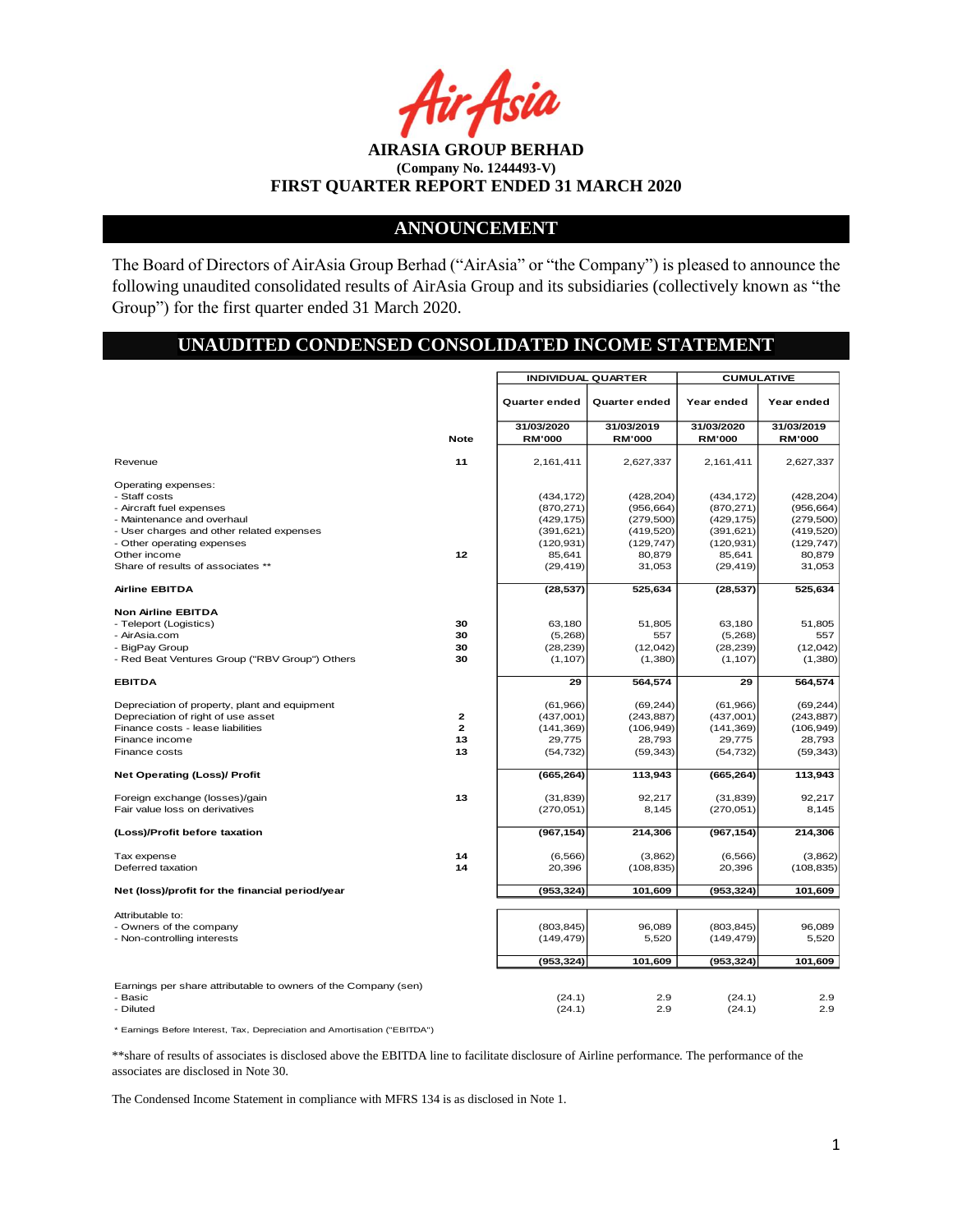# **UNAUDITED CONDENSED CONSOLIDATED STATEMENT OF COMPREHENSIVE INCOME**

|                                                               | <b>INDIVIDUAL QUARTER</b>  |                            | <b>CUMULATIVE</b>          |                            |
|---------------------------------------------------------------|----------------------------|----------------------------|----------------------------|----------------------------|
|                                                               | Quarter ended              | Quarter ended              | Year ended                 | Year ended                 |
|                                                               | 31/3/2020<br><b>RM'000</b> | 31/3/2019<br><b>RM'000</b> | 31/3/2020<br><b>RM'000</b> | 31/3/2019<br><b>RM'000</b> |
| Net (loss)/profit for the financial period                    | (953, 324)                 | 101,609                    | (953, 324)                 | 101,609                    |
| Other comprehensive income/(loss)                             |                            |                            |                            |                            |
| Remeasurement loss on employee benefits liability, net of tax | (988)                      | (2,252)                    | (988)                      | (2,252)                    |
| Fair value reserve                                            | (256, 253)                 | 41,358                     | (256, 253)                 | 41,358                     |
| Cash flow hedges                                              | (1, 107, 432)              | 517,118                    | (1, 107, 432)              | 517,118                    |
| Foreign currency translation differences                      | 638,771                    | 50,234                     | 638,771                    | 50,234                     |
| Total comprehensive (loss)/income for the period              | (1,679,226)                | 708,067                    | (1,679,226)                | 708,067                    |
|                                                               |                            |                            |                            |                            |
| Total comprehensive income attributable to:                   |                            |                            |                            |                            |
| Owners of the Company                                         | (1,409,926)                | 701,976                    | (1,409,927)                | 701,976                    |
| Non-controlling interests                                     | (269, 300)                 | 6,091                      | (269, 300)                 | 6,091                      |
|                                                               | (1,679,226)                | 708,067                    | (1,679,226)                | 708,067                    |

The condensed consolidated income statement and consolidated statement of comprehensive income should be read in conjunction with the audited financial statements for the financial year ended 31 December 2019 and the accompanying explanatory notes attached to the interim financial statements.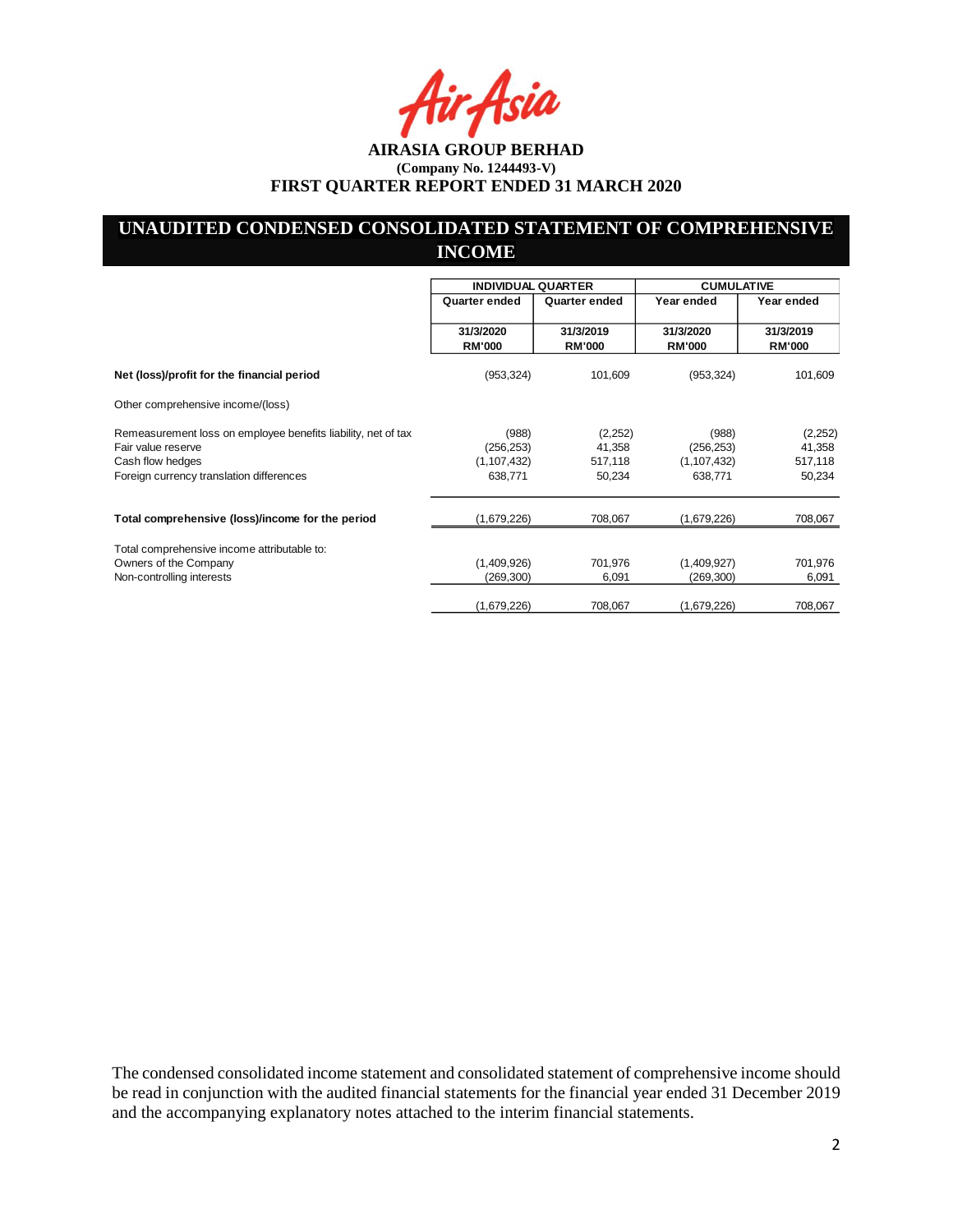r Asia

**AIRASIA GROUP BERHAD (Company No. 1244493-V) FIRST QUARTER REPORT ENDED 31 MARCH 2020**

# **UNAUDITED CONDENSED CONSOLIDATED STATEMENT OF FINANCIAL POSITION**

|                                                       | AS AT         | AS AT         |
|-------------------------------------------------------|---------------|---------------|
|                                                       | 31/03/2020    | 31/12/2019    |
| <b>Note</b>                                           | <b>RM'000</b> | <b>RM'000</b> |
| <b>NON CURRENT ASSETS</b>                             |               |               |
| 15<br>Property, plant and equipment                   | 1,180,483     | 1,201,576     |
| 22<br>Right of use assets                             | 11,640,554    | 11,215,954    |
| 22<br>Finance lease receivables                       | 951,569       | 927,429       |
| 17<br>Investment in associates                        | 576,463       | 703,325       |
| 16<br>Investment securities                           | 348,126       | 603,215       |
| Intangible assets                                     | 637,226       | 635,024       |
| Deferred tax assets                                   | 958,395       | 1,130,830     |
| Receivables and prepayments<br>18                     | 3,604,900     | 3,423,984     |
| Deposits on aircraft purchase                         | 630,156       | 252,293       |
| Derivative financial instruments<br>23                | 309,186       | 208,725       |
|                                                       | 20,837,058    | 20,302,355    |
| <b>CURRENT ASSETS</b>                                 |               |               |
| Inventories                                           | 154,896       | 146,086       |
| 18<br>Receivables and prepayments                     | 1,170,346     | 1,133,011     |
| 22<br>Finance lease receivables                       | 319,496       | 293,571       |
| Deposits on aircraft purchase                         |               | 344,036       |
| Amounts due from associates                           | 326,306       | 432,709       |
| Amounts due from related parties                      | 206,652       | 107,200       |
| Derivative financial instruments<br>23                | 1,088,959     | 230,479       |
| Tax recoverable                                       | 19,796        | 17,174        |
| Deposits, bank and cash balances                      | 1,607,317     | 2,588,097     |
|                                                       | 4,893,768     | 5,292,363     |
| <b>CURRENT LIABILITIES</b>                            |               |               |
| 19<br>Trade and other payables                        | 2,470,445     | 2,175,150     |
| Aircraft maintenance provisions and liabilities<br>20 | 665,206       | 572,312       |
| Sales in advance                                      | 711,923       | 1,182,155     |
| Amounts due to associates                             | 55,037        | 151,812       |
| Amounts due to related parties                        | 36,618        | 260,354       |
| 21<br><b>Borrowings</b>                               | 486,693       | 342,152       |
| Lease liabilities<br>22                               | 2,223,295     | 2,271,662     |
| 23<br>Derivative financial instruments                | 1,750,927     | 126,977       |
| Provision of taxation                                 | 58,937        | 52,895        |
|                                                       | 8,459,081     | 7,135,469     |
|                                                       |               |               |
| <b>NET CURRENT LIABILITIES</b>                        | (3, 565, 313) | (1,843,106)   |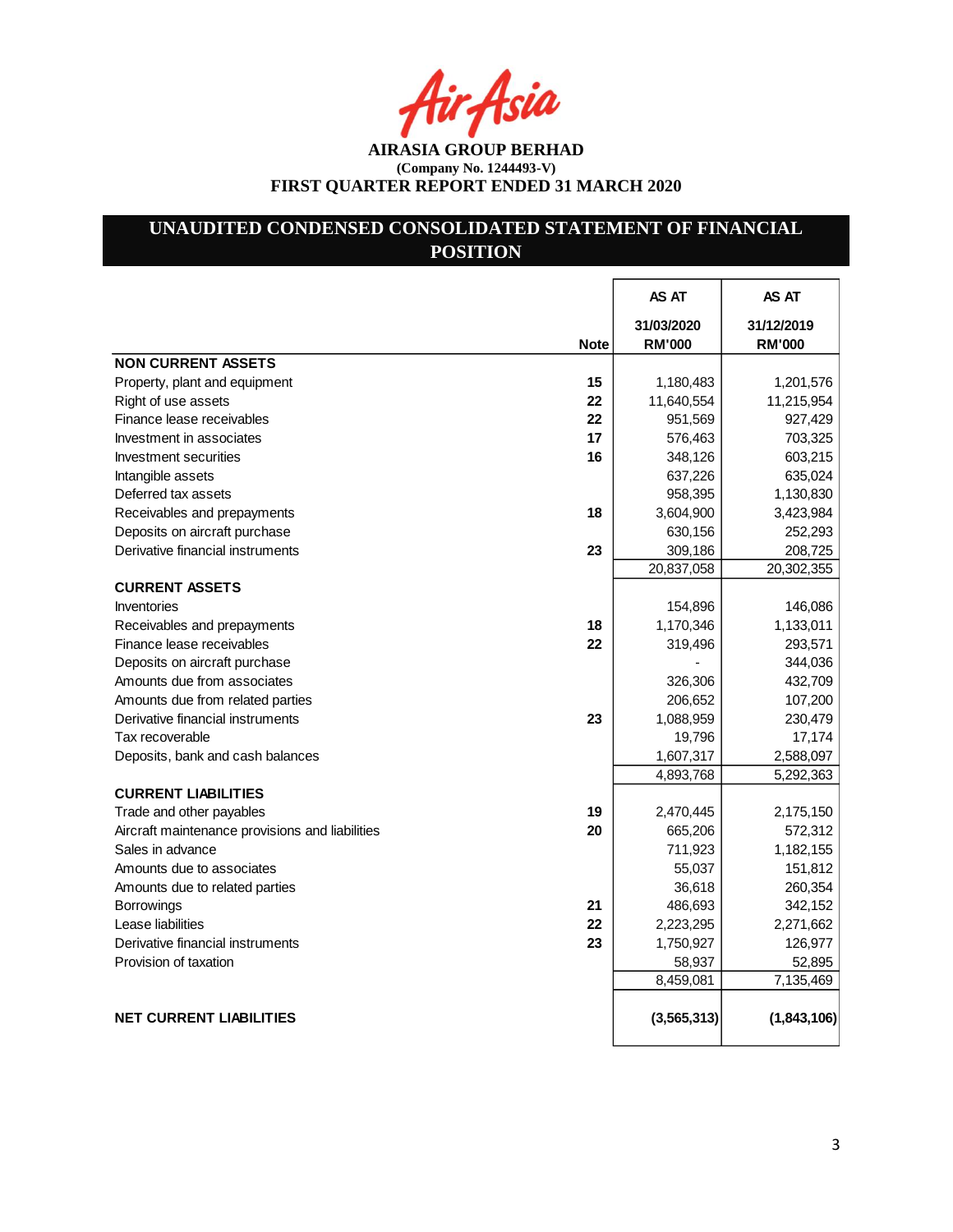Asia

**AIRASIA GROUP BERHAD (Company No. 1244493-V) FIRST QUARTER REPORT ENDED 31 MARCH 2020**

# **UNAUDITED CONDENSED CONSOLIDATED STATEMENT OF FINANCIAL POSITION**

|                                                       | AS AT                       | AS AT                       |
|-------------------------------------------------------|-----------------------------|-----------------------------|
| <b>Note</b>                                           | 31/03/2020<br><b>RM'000</b> | 31/12/2019<br><b>RM'000</b> |
| <b>NON CURRENT LIABILITIES</b>                        |                             |                             |
| 19<br>Trade and other payables                        | 434,180                     | 320,455                     |
| 20<br>Aircraft maintenance provisions and liabilities | 5,013,858                   | 4,720,621                   |
| <b>Borrowings</b><br>21                               | 78,151                      | 86,714                      |
| Lease liabilities<br>22                               | 10,021,564                  | 10,188,139                  |
| Deferred tax liabilities                              | 32,088                      | 84,279                      |
| Derivative financial instruments<br>23                | 508,045                     | 73,350                      |
| Provision for retirement benefits                     | 72,166                      | 74,951                      |
|                                                       | 16,160,052                  | 15,548,509                  |
|                                                       |                             |                             |
|                                                       | 1,111,693                   | 2,910,740                   |
|                                                       |                             |                             |
| <b>CAPITAL AND RESERVES</b>                           |                             |                             |
| Share capital                                         | 8,023,268                   | 8,023,268                   |
| Merger deficit                                        | (5,507,594)                 | (5,507,594)                 |
| <b>Other Reserves</b>                                 | (1,217,606)                 | 147,067                     |
| Foreign exchange reserve                              | 809,908                     | 171,137                     |
| Retained earnings<br>10                               | 860,607                     | 1,664,452                   |
|                                                       | 2,968,583                   | 4,498,330                   |
| Non-controlling interests                             | (1,856,890)                 | (1,587,590)                 |
| Total equity                                          | 1,111,693                   | 2,910,740                   |
| Net assets per share attributable to ordinary         |                             |                             |
| equity holders of the Company (RM)                    | 0.89                        | 1.35                        |

The condensed consolidated statement of financial position should be read in conjunction with the audited financial statements for the financial year ended 31 December 2019 and the accompanying explanatory notes attached to the interim financial statements.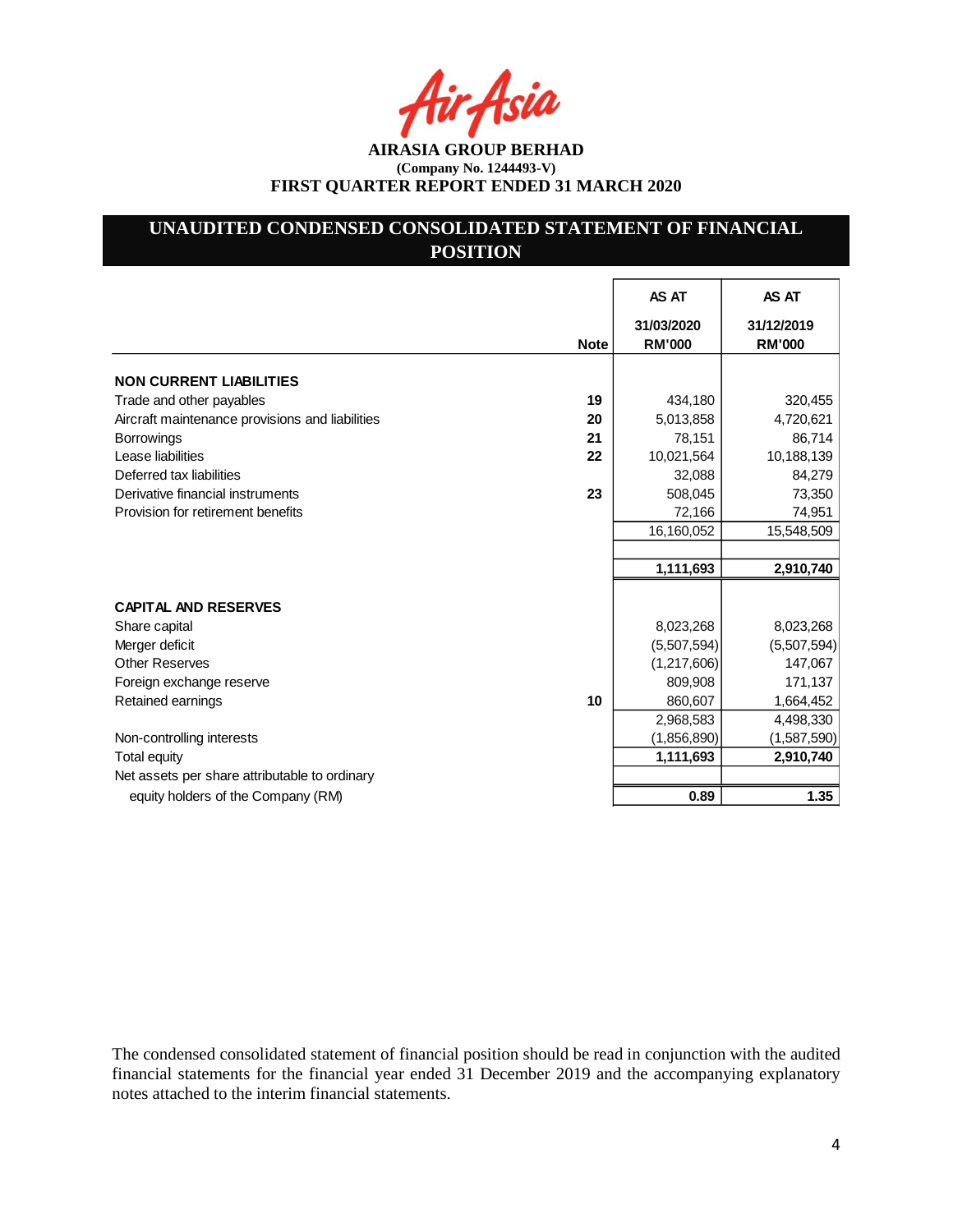Air Asia

# **UNAUDITED CONDENSED CONSOLIDATED STATEMENT OF CHANGES IN EQUITY**

|                                                                   | Attributable to owners of the Company                |                                   |                                           |                                                 |                                                       |                                        |                                                                                  |                                       |                          |                                                   |                                  |
|-------------------------------------------------------------------|------------------------------------------------------|-----------------------------------|-------------------------------------------|-------------------------------------------------|-------------------------------------------------------|----------------------------------------|----------------------------------------------------------------------------------|---------------------------------------|--------------------------|---------------------------------------------------|----------------------------------|
|                                                                   | <b>Number</b><br>of shares<br>'000                   | Share<br>Capital<br><b>RM'000</b> | Merger<br><b>Deficit</b><br><b>RM'000</b> | Foreign<br>exchange<br>reserve<br><b>RM'000</b> | <b>Cash flow</b><br>hedge<br>reserve<br><b>RM'000</b> | Fair value<br>reserve<br><b>RM'000</b> | Remeasure-<br>ment loss on<br>employee<br>benefits<br>liability<br><b>RM'000</b> | Retained<br>earnings<br><b>RM'000</b> | Total<br><b>RM'000</b>   | Non-<br>controlling<br>interests<br><b>RM'000</b> | Total<br>equity<br><b>RM'000</b> |
| At 1 January 2020                                                 | 3,341,974                                            | 8,023,268                         | (5,507,594)                               | 171,137                                         | 38,466                                                | 103,768                                | 4,833                                                                            | 1,664,452                             | 4,498,330                | (1,587,590)                                       | 2,910,740                        |
| Net profit for the financial period<br>Other comprehensive income |                                                      |                                   | $\overline{\phantom{a}}$                  | 638,771                                         | ۰<br>(1, 107, 432)                                    | (256, 253)                             | $\overline{\phantom{a}}$<br>(988)                                                | (803, 845)                            | (803, 845)<br>(725, 902) | (149, 479)<br>(119, 821)                          | (953, 324)<br>(845, 723)         |
| At 31 March 2020                                                  | 3,341,974                                            | 8,023,268                         | (5,507,594)                               | 809,908                                         | (1,068,966)                                           | (152, 485)                             | 3,845                                                                            | 860,607                               | 2,968,583                | (1,856,890)                                       | 1,111,693                        |
| At 1 January 2019                                                 | 3,341,974                                            | 8,023,268                         | (5,507,594)                               | 178,515                                         | (477, 610)                                            | 21,716                                 | 4,447                                                                            | 5,389,073                             | 7,631,815                | (1,622,087)                                       | 6,009,728                        |
| Net profit for the financial period<br>Other comprehensive income | $\overline{\phantom{a}}$<br>$\overline{\phantom{a}}$ | $\overline{\phantom{0}}$          | $\overline{\phantom{a}}$                  | 50,234                                          | $\overline{\phantom{a}}$<br>517,118                   | 41,358                                 | ٠<br>(2,823)                                                                     | 96,089                                | 96,089<br>605,887        | 5,520<br>571                                      | 101,609<br>606,458               |
| At 31 March 2019                                                  | 3,341,974                                            | 8,023,268                         | (5,507,594)                               | 228,749                                         | 39,508                                                | 63.074                                 | 1,624                                                                            | 5,485,162                             | 8,333,791                | (1,615,996)                                       | 6,717,795                        |

The condensed consolidated statement of changes in equity should be read in conjunction with the audited financial statements for the financial year ended 31 December 2019 and the accompanying explanatory notes attached to the interim financial statements.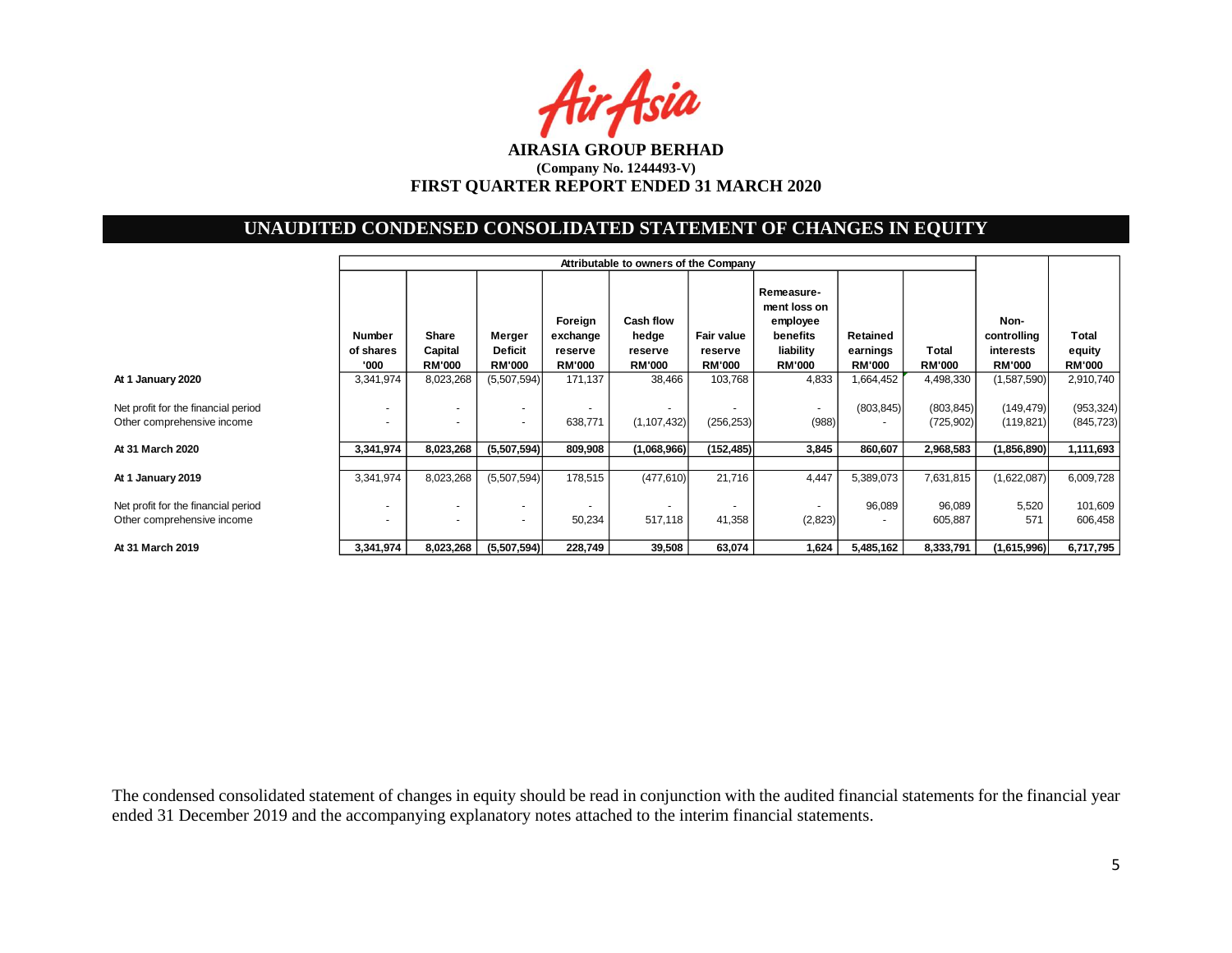fir Asia

**AIRASIA GROUP BERHAD (Company No. 1244493-V) FIRST QUARTER REPORT ENDED 31 MARCH 2020**

# **UNAUDITED CONDENSED CONSOLIDATED CASH FLOW STATEMENTS**

|                                                           | <b>PERIOD ENDED</b>         | <b>PERIOD ENDED</b>         |
|-----------------------------------------------------------|-----------------------------|-----------------------------|
|                                                           | 31/03/2020<br><b>RM'000</b> | 31/03/2019<br><b>RM'000</b> |
| <b>CASH FLOWS FROM OPERATING ACTIVITIES</b>               |                             |                             |
| (Loss)/Profit before taxation                             | (967, 154)                  | 214,306                     |
| Adjustments:                                              |                             |                             |
| Property, plant and equipment                             |                             |                             |
| - Depreciation                                            | 61,966                      | 69,244                      |
| - Gain on disposal                                        | (9,382)                     | (2,270)                     |
| Depreciation of Right of Use asset                        | 437,001                     | 243,887                     |
| Amortisation of intangible assets                         | 152                         | 152                         |
| Provision for retirement benefit                          | 1,257                       |                             |
| Fair value (loss)/gain on derivative financial intruments | 270,051                     | (5,920)                     |
| Share of results of associates                            | 29,419                      | (31,053)                    |
| Net unrealised foreign exchange (gain)/loss               | 200                         | (73, 100)                   |
| Interest expense<br>Interest on lease liabilities         | 54,732                      | 59,343<br>106,949           |
| Interest income                                           | 141,369<br>(29, 775)        | (28, 793)                   |
|                                                           | (10, 164)                   | 552,745                     |
| <b>Changes in working capital</b>                         |                             |                             |
| <b>Inventories</b>                                        | (9, 163)                    | (3,319)                     |
| Receivables and prepayments                               | (91, 378)                   | (196,079)                   |
| Trade and other payables and provisions                   | 385,588                     | 187,602                     |
| Intercompany balances                                     | (358, 040)                  | (236, 359)                  |
| Cash (used in)/generated from operations                  | (83, 157)                   | 304,590                     |
|                                                           |                             |                             |
| Interest paid                                             | (54, 732)                   | (44, 634)                   |
| Interest received                                         | 29,775                      | 28,793                      |
| Tax paid                                                  | (8,008)                     | 206                         |
| Net cash (used in)/ generated from operating activities   | (116, 122)                  | 288,956                     |
|                                                           |                             |                             |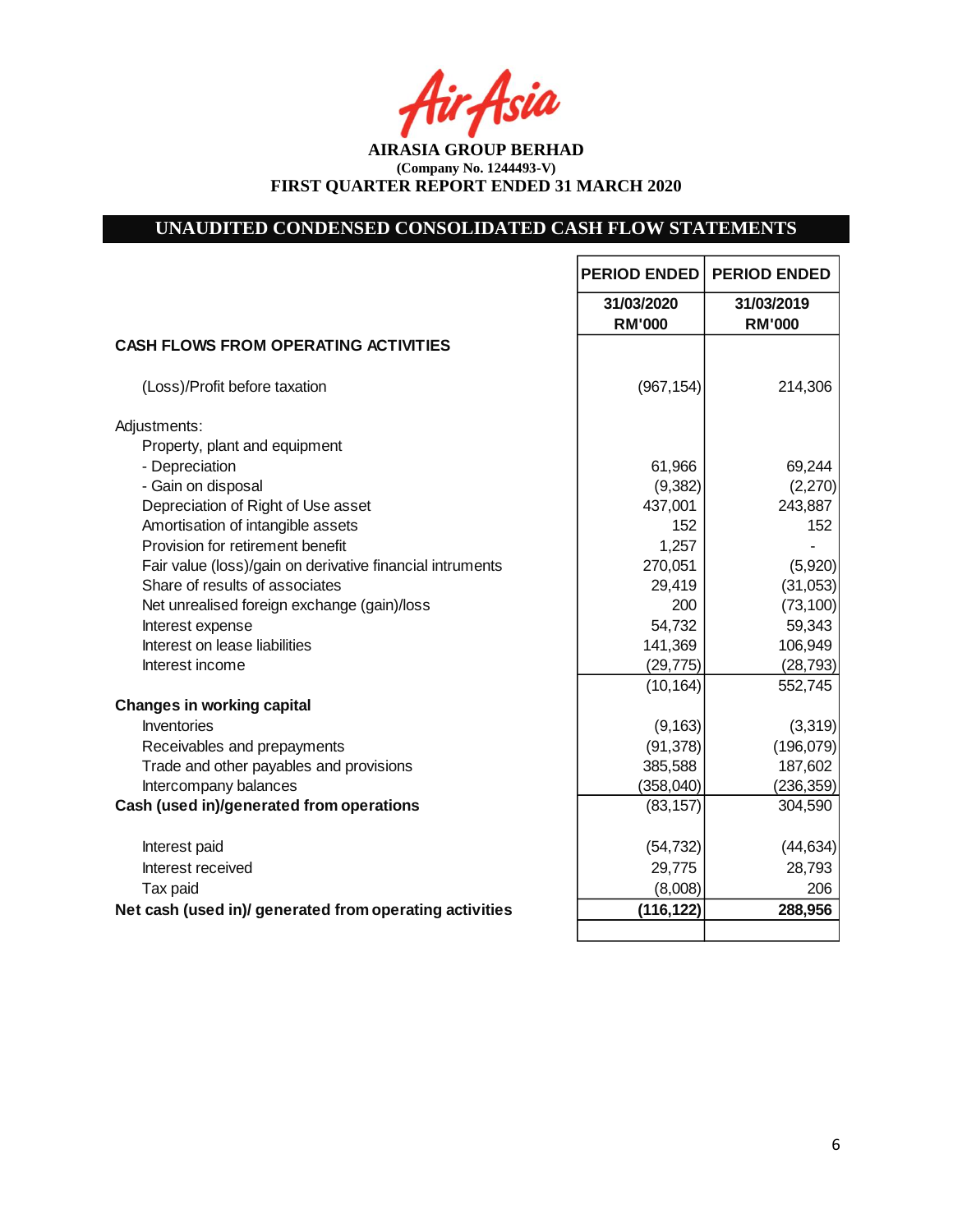Asia

**AIRASIA GROUP BERHAD (Company No. 1244493-V) FIRST QUARTER REPORT ENDED 31 MARCH 2020**

# **UNAUDITED CONDENSED CONSOLIDATED CASH FLOW STATEMENTS**

|                                                 | <b>PERIOD ENDED</b> | <b>PERIOD ENDED</b> |
|-------------------------------------------------|---------------------|---------------------|
|                                                 | 31/03/2020          | 31/03/2019          |
|                                                 | <b>RM'000</b>       | <b>RM'000</b>       |
| <b>CASH FLOWS FROM INVESTING ACTIVITIES</b>     |                     |                     |
| Property, plant and equipment                   |                     |                     |
| - Additions                                     | (82, 143)           | (37, 739)           |
| - Proceeds from disposal                        | 9,382               | 2,156               |
| Addition in intangible assets                   | (2, 354)            |                     |
| Refund of /(Additional) deposits for aircraft   |                     | (2, 336)            |
| Additional investments in investment securities |                     | (15, 899)           |
| Net cash used in investing activities           | (75, 115)           | (53, 818)           |
| <b>CASH FLOWS FROM FINANCING ACTIVITIES</b>     |                     |                     |
| Proceeds from borrowings                        | 148,317             | 111,224             |
| Payment of interest on lease liabilities        | (141, 369)          | (106, 949)          |
| Repayment of borrowings and lease liabilities   | (620, 405)          | (476, 362)          |
| Net cash used in financing activities           | (613, 457)          | (472,087)           |
|                                                 |                     |                     |
| <b>NET DECREASE FOR THE FINANCIAL PERIOD</b>    | (804, 694)          | (236,950)           |
| <b>CASH AND CASH EQUIVALENTS AT BEGINNING</b>   |                     |                     |
| OF THE FINANCIAL YEAR                           | 2,588,097           | 3,326,921           |
| <b>CURRENCY TRANSLATION DIFFERENCES</b>         | (176,086)           | (146,004)           |
| <b>CASH AND CASH EQUIVALENTS AT END OF</b>      |                     |                     |
| <b>FINANCIAL PERIOD</b>                         | 1,607,317           | 2,943,967           |

The condensed consolidated cash flow statements should be read in conjunction with the audited financial statements for the financial year ended 31 December 2019 and the accompanying explanatory notes attached to the interim financial statements.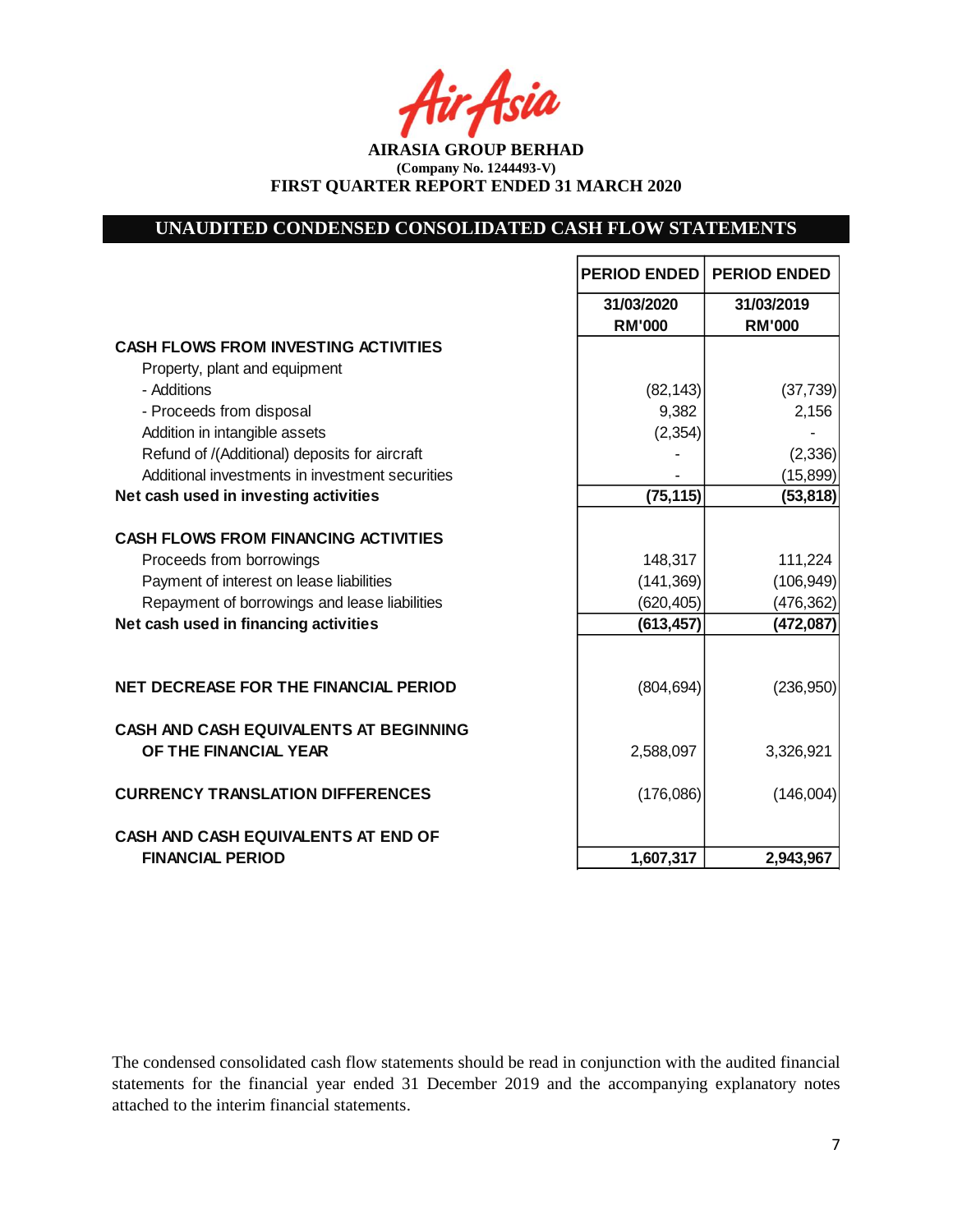**AIRASIA GROUP BERHAD (Company No. 1244493-V) FIRST QUARTER REPORT ENDED 31 MARCH 2020**

# **NOTES TO THE QUARTERLY REPORT**

#### **1. Basis of preparation**

The Interim Financial Report is unaudited and has been prepared in accordance with paragraph 9.22 and Appendix 9B of Bursa Malaysia Securities Berhad's ("Bursa Malaysia") Listing Requirements.

For the financial period under review, the Consolidated Income Statement has been presented to better reflect the Airline and Non-Airline activities of the Group. The comparative Quarter and Period to Date have been restated for comparison purposes.

The Interim Financial Statements should be read in conjunction with the audited financial statements for the year ended 31 December 2019. The explanatory notes attached to the interim financial statements provide an explanation of events and transactions that are significant forn understanding of the changes in the financial position and performance of the Group since the year ended 31 December 2019.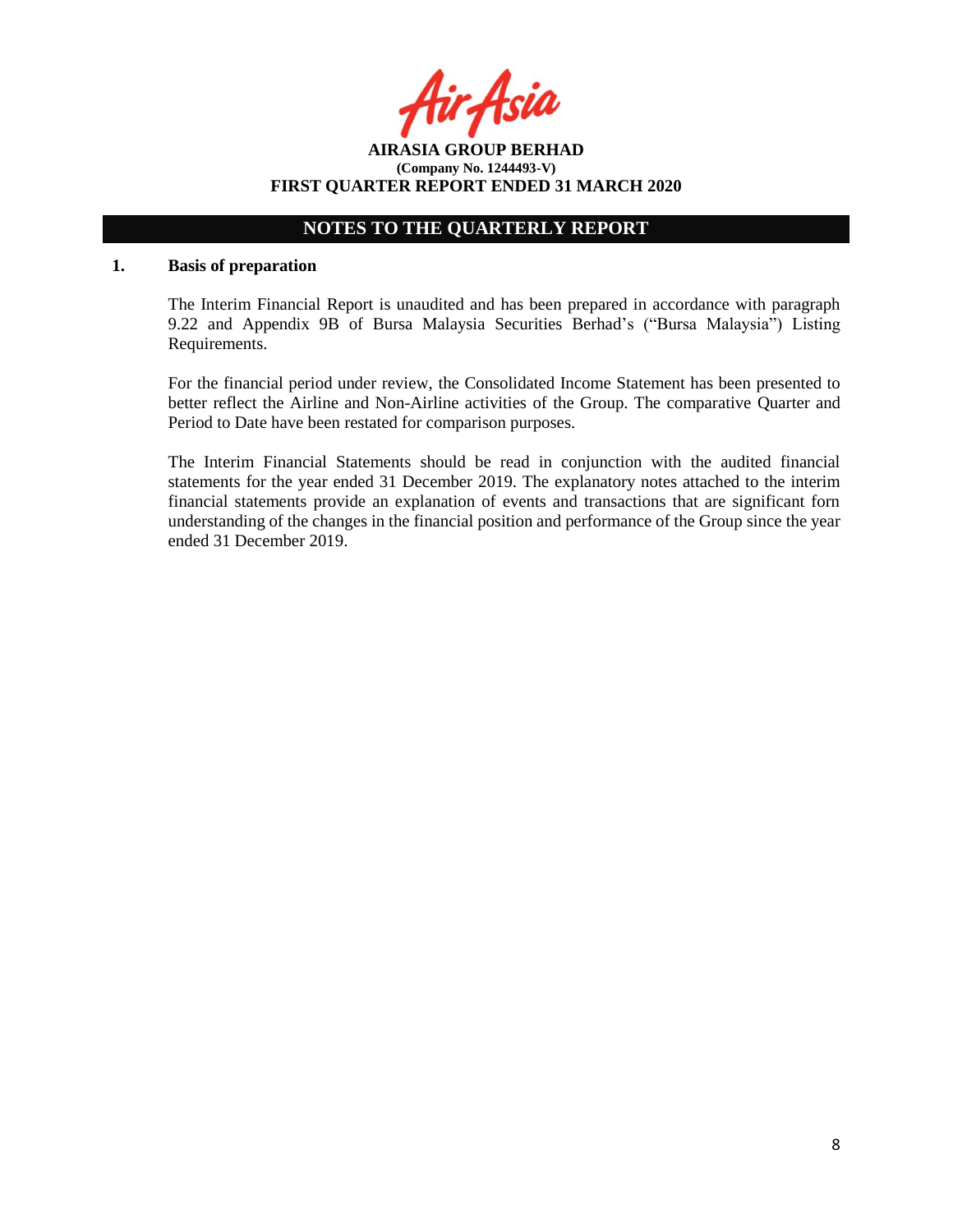Asia

**AIRASIA GROUP BERHAD (Company No. 1244493-V) FIRST QUARTER REPORT ENDED 31 MARCH 2020**

## **1. Basis of preparation**

The Consolidated Income Statement for the quarter ended 31 March 2020, in compliance with MFRS134: Interim Financial Reporting is as follows:

|                                                  | <b>INDIVIDUAL QUARTER</b> |               | <b>CUMULATIVE</b> |               |  |
|--------------------------------------------------|---------------------------|---------------|-------------------|---------------|--|
|                                                  | Quarter ended             | Quarter ended | Year ended        | Year ended    |  |
|                                                  | 31/03/2020                | 31/03/2019    | 31/03/2020        | 31/03/2019    |  |
|                                                  | <b>RM'000</b>             | <b>RM'000</b> | <b>RM'000</b>     | <b>RM'000</b> |  |
| Revenue                                          | 2,311,761                 | 2,728,228     | 2,311,761         | 2,728,228     |  |
| Operating expenses:                              |                           |               |                   |               |  |
| - Staff costs                                    | (455, 219)                | (445, 314)    | (455, 219)        | (445, 314)    |  |
| - Depreciation of property, plant and equipment  | (498, 967)                | (313, 131)    | (498, 967)        | (313, 131)    |  |
| - Aircraft fuel expenses                         | (870, 271)                | (956, 664)    | (870, 271)        | (956, 664)    |  |
| - Maintenance and overhaul                       | (429, 175)                | (279, 500)    | (429, 175)        | (279, 500)    |  |
| - User charges and other related expenses        | (391, 621)                | (419, 520)    | (391, 621)        | (419,520)     |  |
| - Other operating expenses                       | (253, 409)                | (217, 284)    | (253, 409)        | (217, 284)    |  |
| Other income                                     | 117,382                   | 123,575       | 117,382           | 123,575       |  |
| <b>Operating (loss)/profit</b>                   | (469, 519)                | 220,390       | (469, 519)        | 220,390       |  |
| Finance income                                   | 29,775                    | 28,793        | 29,775            | 28,793        |  |
| Finance costs                                    | (196, 101)                | (166, 293)    | (196, 101)        | (166, 293)    |  |
| Net operating (loss)/profit                      | (635, 845)                | 82,891        | (635, 845)        | 82,891        |  |
|                                                  |                           |               |                   |               |  |
| Share of results of associates                   | (29, 419)                 | 31,053        | (29, 419)         | 31,053        |  |
| Foreign exchange (loss)/gains                    | (31, 839)                 | 92,217        | (31, 839)         | 92,217        |  |
| Fair value loss on derivatives                   | (270,051)                 | 8,145         | (270,051)         | 8,145         |  |
| (Loss)/Profit before taxation                    | (967, 154)                | 214,306       | (967, 154)        | 214,306       |  |
| Tax expense                                      | (6, 566)                  | (3,862)       | (6, 566)          | (3,862)       |  |
| Deferred taxation                                | 20,396                    | (108, 835)    | 20,396            | (108, 835)    |  |
| Net (loss)/profit for the financial period/ year | (953, 324)                | 101,609       | (953, 324)        | 101,609       |  |

The condensed consolidated cash flow statements should be read in conjunction with the audited financial statements for the financial year ended 31 December 2019 and the accompanying explanatory notes attached to the interim financial statements.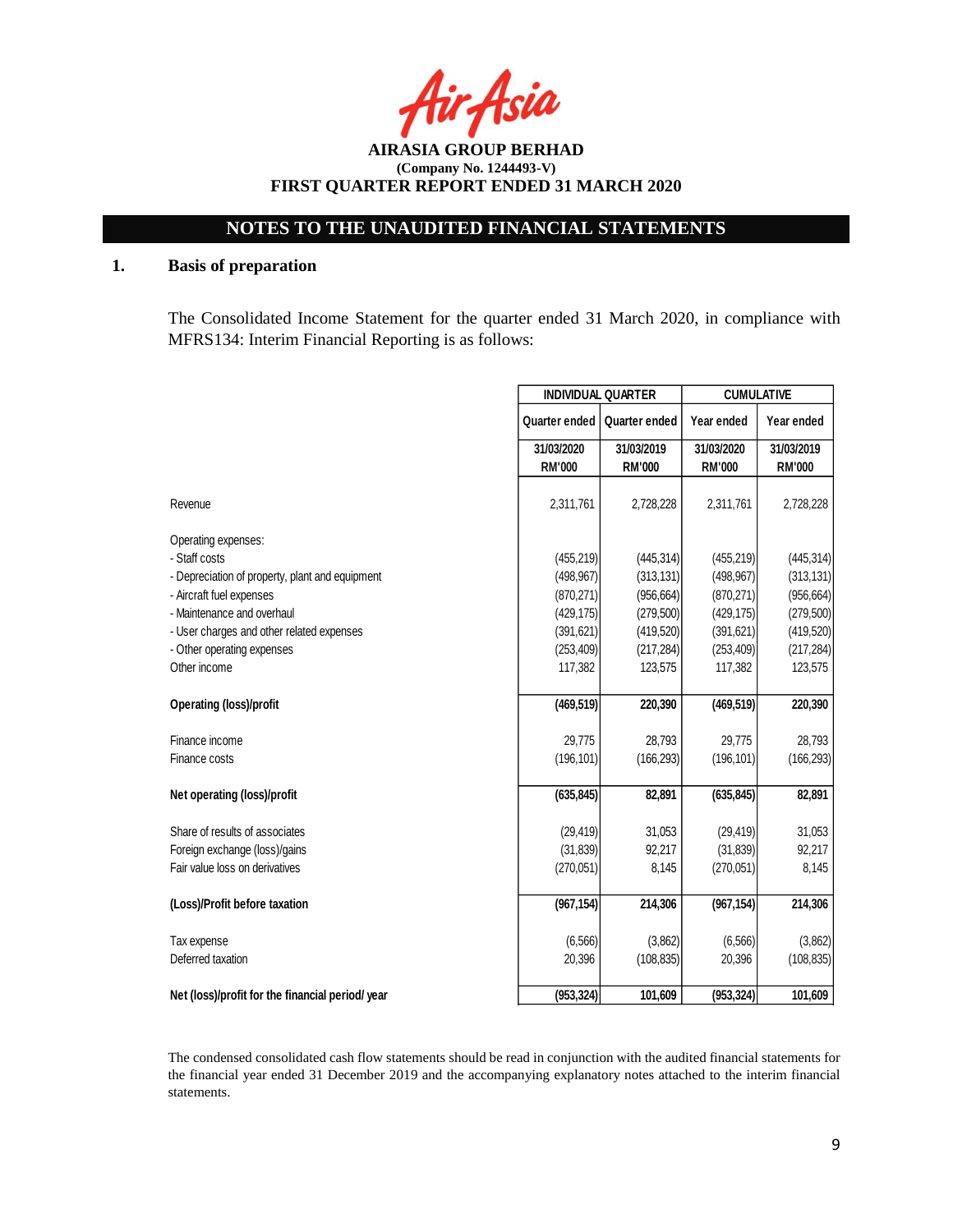**AIRASIA GROUP BERHAD (Company No. 1244493-V) FIRST QUARTER REPORT ENDED 31 MARCH 2020**

### **2. Summary of significant accounting policies**

The accounting policies and methods of computation adopted for the interim financial statements are consistent with those adopted for the Audited Financial Statements for the financial year ended 31 December 2019. Details of standards, amendments to published standards and interpretations to existing standards that are applicable to the Group with effect from 1 January 2020 or later are provided in the notes to the financial statements in the Audited Financial Statements of the Group for the financial year ended 31 December 2019. The Group did not early adopt any new standards, amendments to published standards and interpretation to existing standards.

For the beginning of the financial year 1 January 2020, the standards that becomes effective does not have any material impact to the financial statements of the Group and the Company for the year.

### **3. Auditors' report on preceding annual financial statements**

The auditors have expressed an unqualified opinion with an emphasis of matter on material uncertainty relating to going concern, in view of the current economic condition and Covid-19 Pandemic, in respect of AAGB's audited financial statements for the financial year ended 31 December 2019 in their report dated 6 July 2020.

The Emphasis of matter by Independent Auditors are as follows:

"We draw attention to Note 2.1 and Note 48 to the financial statements, which indicate that the Group has a net loss of RM283 million for the financial year ended 31 December 2019 and the current liabilities exceeded its current assets by RM1,843 million. Further, in early 2020, the global economy, in particular the commercial airlines industry, faces uncertainty as a result of the unprecedented COVID-19 pandemic. The travel and border restrictions implemented by countries around the world has led to a significant fall in demand for air travel which impacted the Group's financial performance and cash flows. These events or conditions, along with other matters as set forth in Note 2.1 and Note 48 to the financial statements, indicate existence of material uncertainties that may cast significant doubt on the Group's and the Company's ability to continue as a going concern.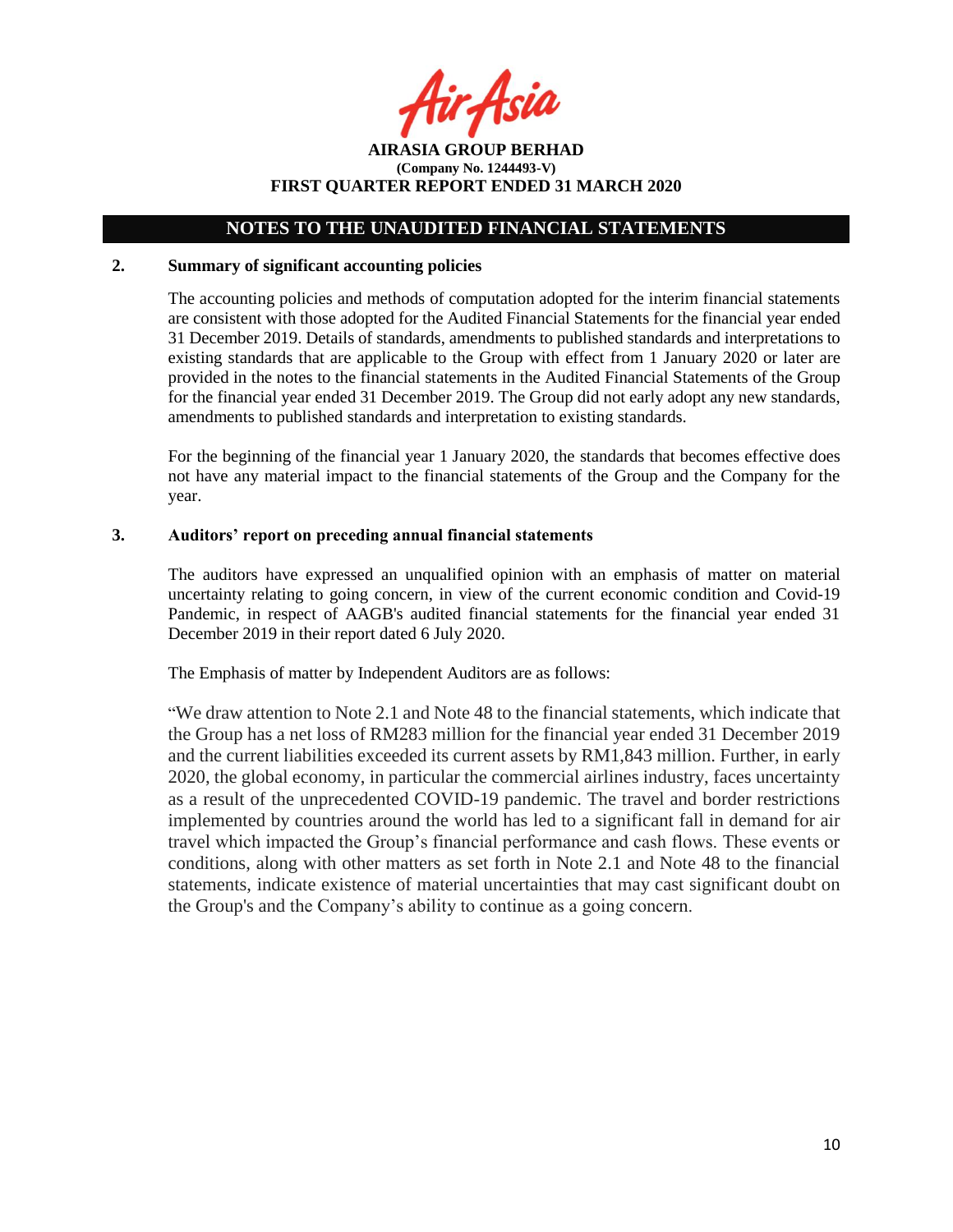r Asia

**AIRASIA GROUP BERHAD (Company No. 1244493-V) FIRST QUARTER REPORT ENDED 31 MARCH 2020**

### **3. Auditors' report on preceding annual financial statements (cont'd.)**

Nevertheless, with the recent progressive uplifting of restriction on interstate travel and domestic tourism activities within the operating countries, the Group has seen positive developments on its business operations as passenger seat booking trends, flight frequencies and load factors are gradually improving to cater for the increasing demand. The financial statements of the Group and the Company have been prepared on a going concern basis, the validity of which is dependent on successful recovery from the COVID-19 pandemic in conjunction with the actions undertaken by the government of the respective countries, favorable outcome of the ongoing discussions with the financial institutions and investors to obtain required funding and successful implementation of the management's plans for future actions in responding to the conditions above as disclosed in Note 2.1 and Note 48 to the financial statements.

Our opinion is not modified in respect of this matter."

### **4. Seasonality of operations**

AirAsia is primarily involved in the provision of air transportation services and thus, is subject to the seasonal demand for air travel. Due to the current Covid 19 situation and the various lockdowns in countries of which the Group operates in, the operations are adversely impacted.

### **5. Unusual items due to their nature, size or incidence**

There were no unusual items affecting assets, liabilities, equity, net income or cash flows during the current quarter and financial period-to-date except for that from the Covid 19 outbreak.

### **6. Changes in composition of the Group**

There are no changes in composition of the Group during the current quarter.

### **7. Changes in estimates**

There were no changes in estimates that have had a material effect on the results of the current quarter and financial period-to-date.

#### **8. Capital and reserves**

There was no cancellation, repurchases, resale and repayment of debt and equity securities for the period ended 31 March 2020.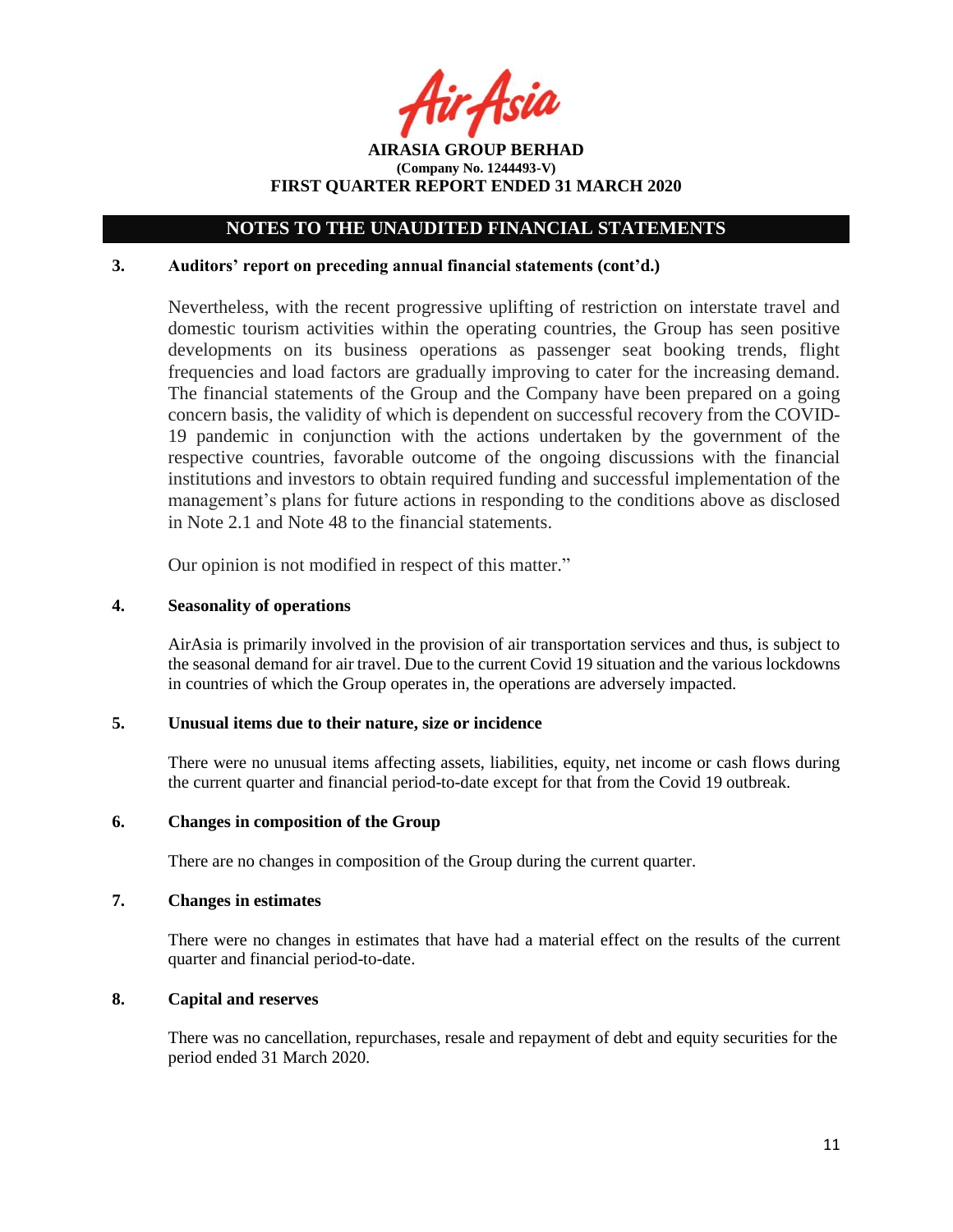Asia

# **NOTES TO THE UNAUDITED FINANCIAL STATEMENTS**

## **9. Dividends paid and proposed**

No dividend has been proposed during the quarter ended 31 March 2020.

## **10. Retained earnings**

Retained earnings of RM877.5 million, being the retained earnings of the Company, is available for distribution to shareholders of the Company.

### **11. Revenue**

|                                 | <b>Quarter ended</b><br>31/3/2020<br><b>RM</b> million | <b>Quarter ended</b><br>31/3/2019<br><b>RM</b> million |
|---------------------------------|--------------------------------------------------------|--------------------------------------------------------|
| Passenger revenue               |                                                        |                                                        |
| seat sales                      | 1,790.4                                                | 2,094.6                                                |
| others                          | 354.5                                                  | 515.3                                                  |
| Aircraft operating lease income | 16.5                                                   | 17.4                                                   |
|                                 | 2,161.4                                                | 2,627.3                                                |
| Teleport (Logistics)            | 150.4                                                  | 100.9                                                  |
|                                 | 2,311.8                                                | 2,728.2                                                |

Passenger revenue "Others" includes ancillary income such as administrative fees, baggage fees, assigned seats, cancellations, documentation and other fees, and on-board sales of meals and merchandise.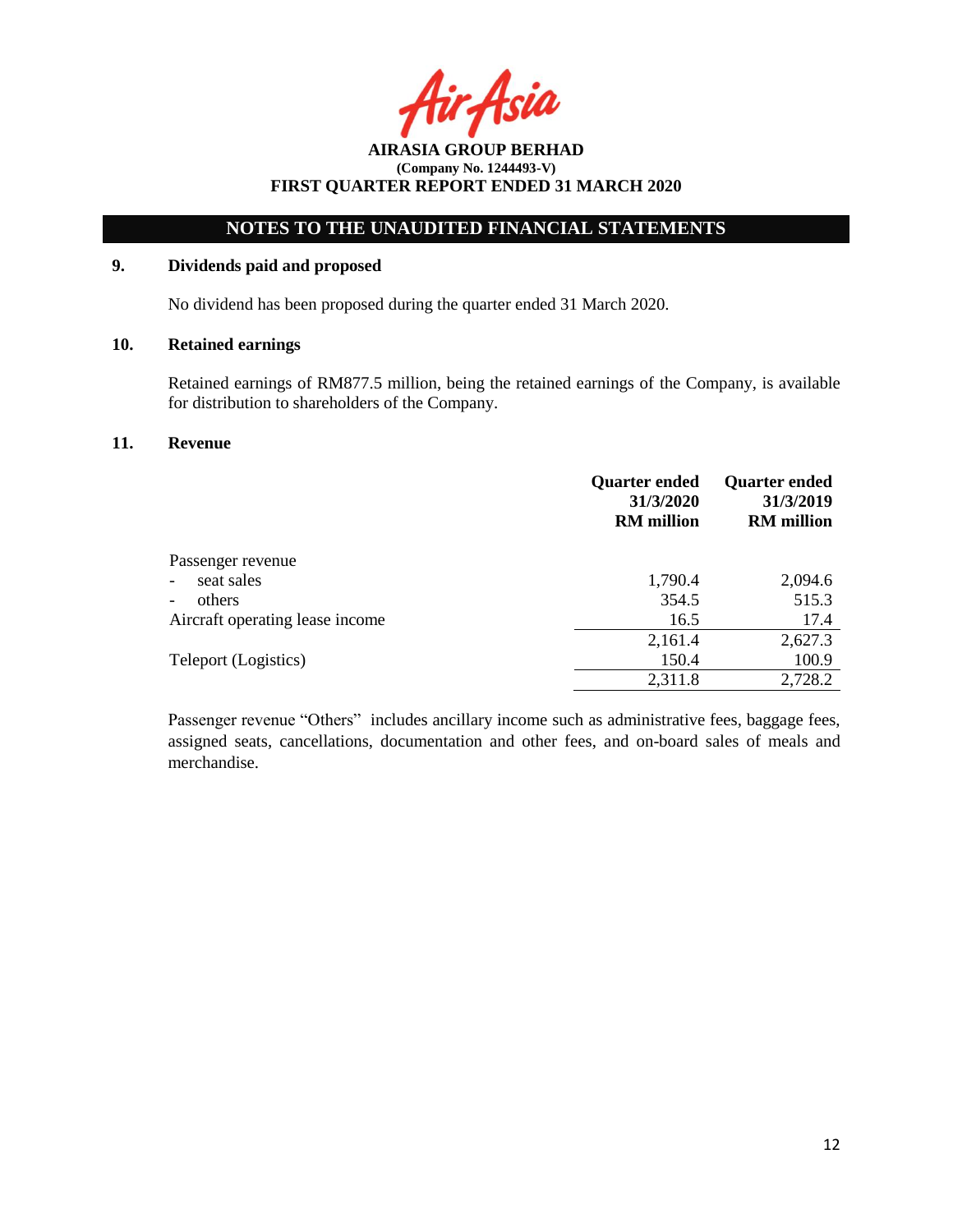# **NOTES TO THE UNAUDITED FINANCIAL STATEMENTS**

### **12. Other income**

|                                                        | <b>Quarter ended</b><br>31/3/2020<br><b>RM</b> million | <b>Quarter ended</b><br>31/3/2019<br><b>RM</b> million |
|--------------------------------------------------------|--------------------------------------------------------|--------------------------------------------------------|
| Fees charged for provision of commercial air transport |                                                        |                                                        |
| services                                               | 27.3                                                   | 34.8                                                   |
| Gain on disposal of property, plant and equipment      | 9.3                                                    | 2.3                                                    |
| Others                                                 | 49.0                                                   | 43.7                                                   |
|                                                        | 85.6                                                   | 80.8                                                   |

Other income "Others" includes commission and advertising income, forfeited revenue and insurance claims.

## **13. Finance income/(costs) and foreign exchange gains/(losses)**

|                                                                                   | Quarter<br>ended<br>31/03/20<br><b>RM</b> million | Quarter<br>ended<br>31/03/19<br><b>RM</b> million | Year ended<br>31/03/20<br><b>RM</b> million | Year ended<br>31/03/19<br><b>RM</b> million |
|-----------------------------------------------------------------------------------|---------------------------------------------------|---------------------------------------------------|---------------------------------------------|---------------------------------------------|
| (a) Finance income                                                                |                                                   |                                                   |                                             |                                             |
| Interest income from:                                                             |                                                   |                                                   |                                             |                                             |
| - deposits with licensed banks                                                    | 1.1                                               | 12.9                                              | 1.1                                         | 12.9                                        |
| - from associates                                                                 | 2.8                                               |                                                   | 2.8                                         |                                             |
| - finance lease receivables                                                       | 25.9                                              | 15.5                                              | 25.9                                        | 15.5                                        |
| Discounting effect on financial instruments and others                            |                                                   | 0.4                                               |                                             | 0.4                                         |
|                                                                                   | 29.8                                              | 28.8                                              | 29.8                                        | 28.8                                        |
| (b) Finance costs                                                                 |                                                   |                                                   |                                             |                                             |
| Bank borrowings                                                                   | (28.6)                                            | (55.4)                                            | (28.6)                                      | (55.4)                                      |
| Amortisation of premiums for interest rate caps                                   | (0.2)                                             | (0.8)                                             | (0.2)                                       | (0.8)                                       |
| Discounting effect on financial instruments, bank<br>facilities and other charges | (25.9)                                            | (3.1)                                             | (25.9)                                      | (3.1)                                       |
|                                                                                   | (54.7)                                            | (59.3)                                            | (54.7)                                      | (59.3)                                      |
| (c) Foreign exchange gains/(losses)                                               |                                                   |                                                   |                                             |                                             |
| - realized                                                                        | (32.0)                                            | 25.9                                              | (32.0)                                      | 25.9                                        |
| - unrealized                                                                      | 0.2                                               | 73.1                                              | 0.2                                         | 73.1                                        |
| - fair value movement recycled<br>from cash flow hedge reserve                    |                                                   | (6.8)                                             |                                             | (6.8)                                       |
|                                                                                   | (31.8)                                            | 92.2                                              | (31.8)                                      | 92.2                                        |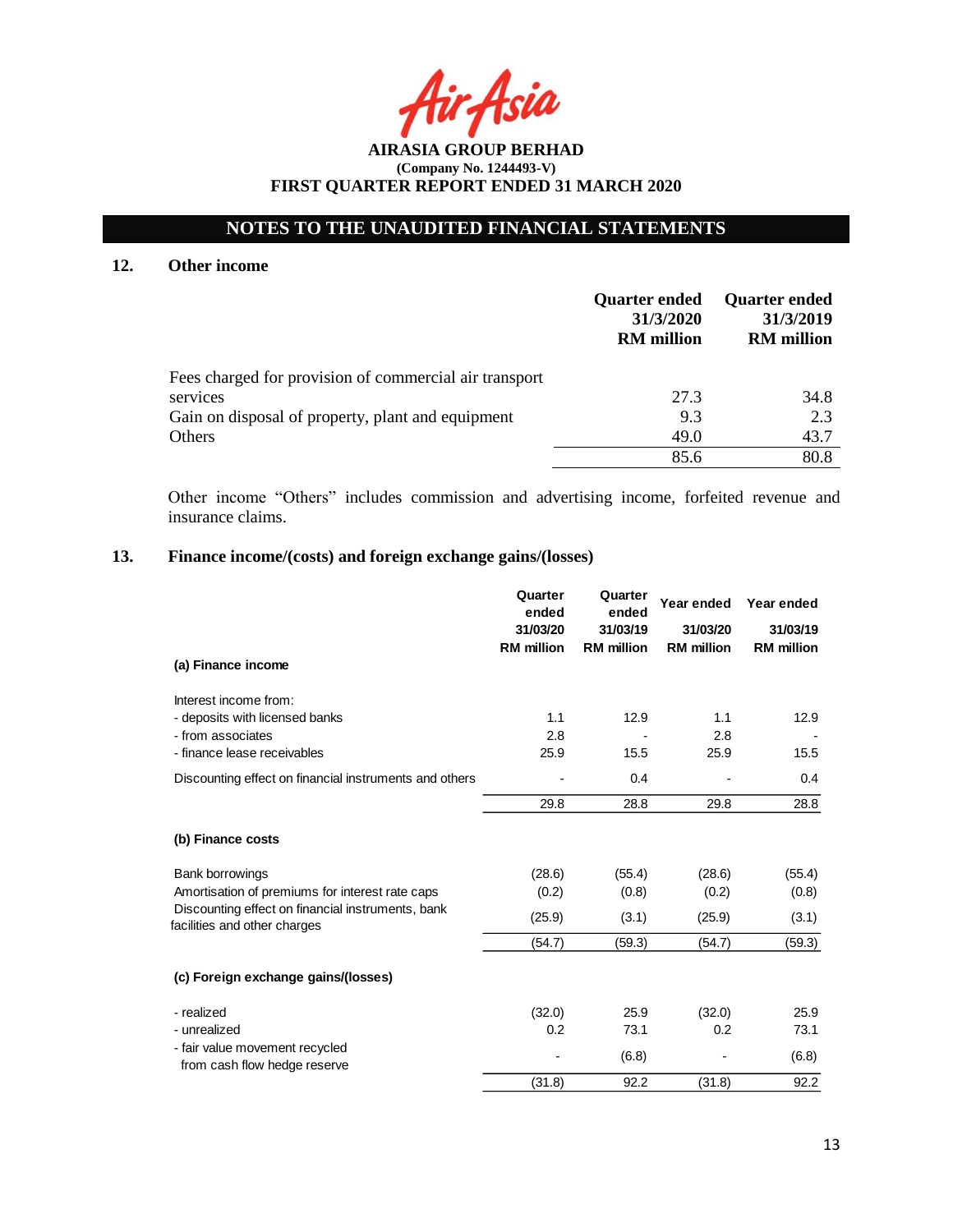r Asia

**AIRASIA GROUP BERHAD (Company No. 1244493-V) FIRST QUARTER REPORT ENDED 31 MARCH 2020**

#### **14. Income tax and Deferred tax**

#### **Income tax expense**

The current taxation charge for the quarter of RM6.6 million comprises tax payable on interest income and corporate income taxes for the subsidiaries.

#### **Deferred taxation**

Net deferred tax asset of RM20.4 million was recognised in the current quarter.

### **15. Property, plant and equipment**

(a) acquisition and disposals

During the period ended 31 March 2020, the Group acquired property, plant and equipment with a cost of RM82.1 million (period ended 31 March 2019: RM37.7 million).

During the period ended 31 March 2020, proceeds from disposal of property, plant and equipment is RM9.3 million (period ended 31 March 2019: RM2.2 million).

(b) revaluation

There was no revaluation of property, plant and equipment in the quarter under review or in the same quarter of the prior year.

(c) impairment

There was no impairment of property, plant and equipment in the quarter under review or in the same quarter of the prior year.

#### **16. Quoted investments and properties**

There was no purchase or disposal of quoted securities for the quarter under review and financial period to date.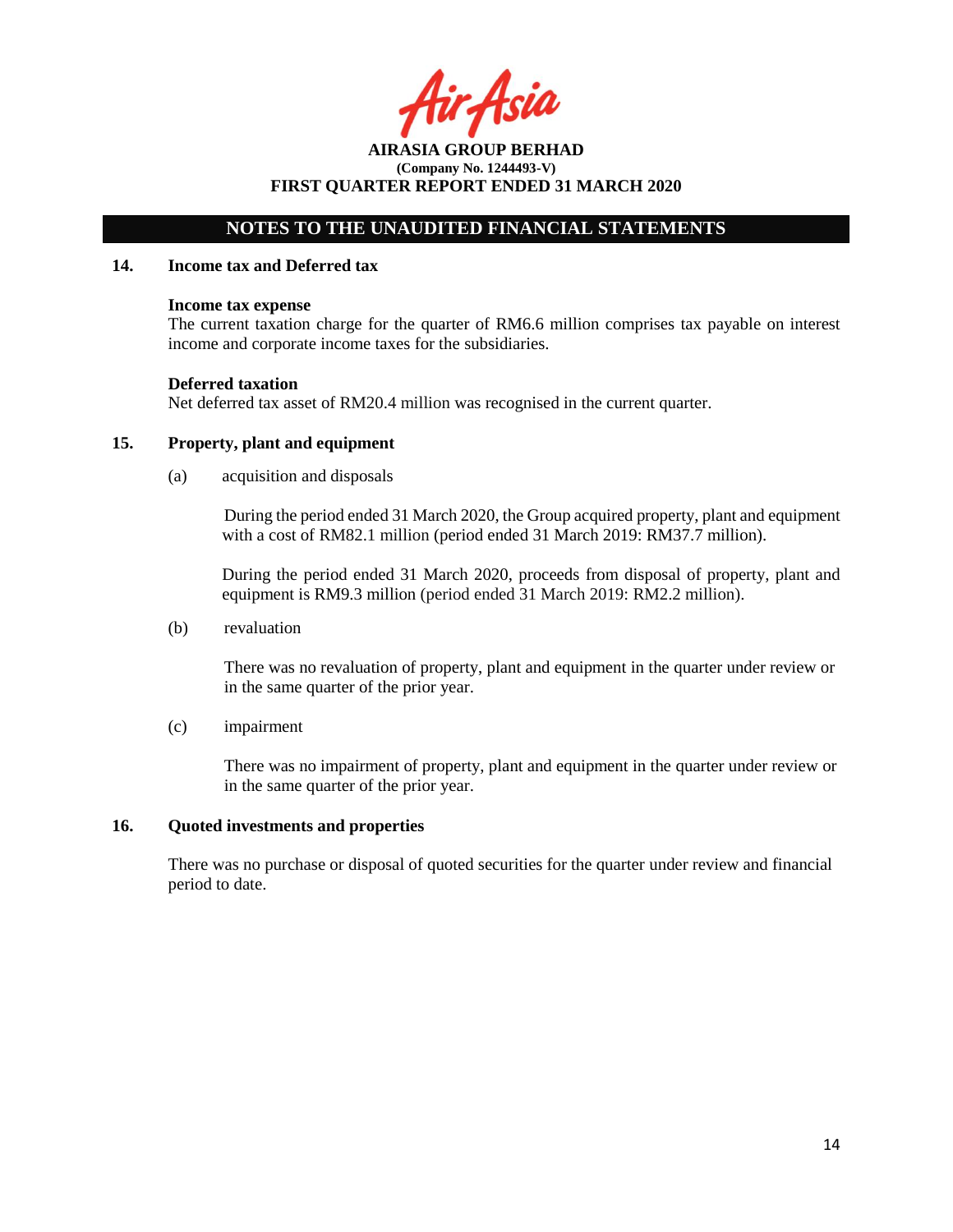Asia

# **NOTES TO THE UNAUDITED FINANCIAL STATEMENTS**

## **17. Investments in associates**

|                                               | As at<br>31/3/2020<br><b>RM</b> million | As at<br>31/12/2019<br><b>RM</b> million |
|-----------------------------------------------|-----------------------------------------|------------------------------------------|
| Investment at cost                            | 1,525.4                                 | 819.0                                    |
| Reclassified from investment in joint venture |                                         | 572.7                                    |
| Share of results and reserves                 | (947.8)                                 | (688.4)                                  |
|                                               | 576.6                                   | 703.3                                    |

As permitted by MFRS 128, the Group recognized losses from the associates to the extent of the Group's interest in these associates. The unrecognized losses at the reporting date is RM342.3 million.

## **18. Receivables and prepayments**

|                                | As at<br>31/3/2020<br><b>RM</b> million | As at<br>31/12/2019<br><b>RM</b> million |
|--------------------------------|-----------------------------------------|------------------------------------------|
| Non-current                    |                                         |                                          |
| Prepayments                    | 2,711.9                                 | 2,512.0                                  |
| Deposits and other receivables | 893.0                                   | 912.0                                    |
|                                | 3,604.9                                 | 3,424.0                                  |
| Current                        |                                         |                                          |
| Trade and other receivables    | 435.8                                   | 450.7                                    |
| Prepayments                    | 620.8                                   | 594.6                                    |
| Deposits                       | 113.7                                   | 87.7                                     |
|                                | 1,170.3                                 | 1,133.0                                  |

Prepayments include advances for the purchase of fuel as well as prepaid engine maintenance costs to the service provider.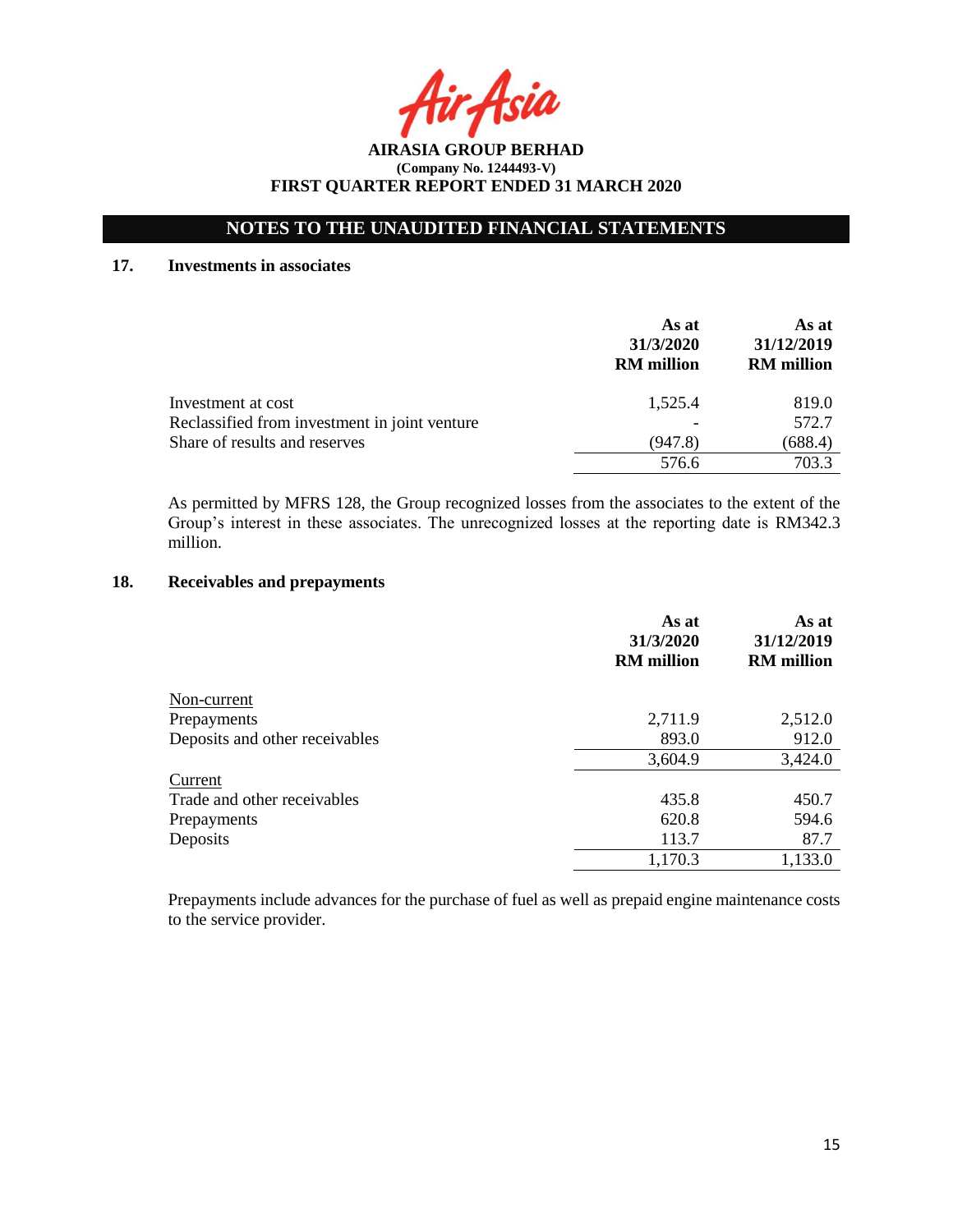Acid

**AIRASIA GROUP BERHAD (Company No. 1244493-V) FIRST QUARTER REPORT ENDED 31 MARCH 2020**

## **19. Trade and other payables**

|                            | As at<br>31/3/2020<br><b>RM</b> million | As at<br>31/12/2019<br><b>RM</b> million |
|----------------------------|-----------------------------------------|------------------------------------------|
| Non-current                |                                         |                                          |
| Other payables             | 434.2                                   | 320.5                                    |
| Current                    |                                         |                                          |
| Trade payables             | 668.7                                   | 449.0                                    |
| Other payables             | 282.6                                   | 453.5                                    |
| Accruals for fuel          | 88.0                                    | 270.5                                    |
| Collateral for derivatives |                                         | 7.8                                      |
| Others                     | 1,431.1                                 | 994.4                                    |
|                            | 2,470.4                                 | 2,175.2                                  |

Other payables and accruals include accruals for operational expenses and passenger service charges payable to airport authorities

### **20. Aircraft maintenance provision/ payables**

|                                | As at<br>31/3/2020<br><b>RM</b> million | As at<br>31/12/2019<br><b>RM</b> million |
|--------------------------------|-----------------------------------------|------------------------------------------|
| Aircraft maintenance provision | 1,394.6                                 | 1,274.3                                  |
| Aircraft maintenance payables  | 1,761.3                                 | 2,435.5                                  |
| Aircraft maintenance reserves  | 2,523.2                                 | 1,583.1                                  |
|                                | 5,679.1                                 | 5,292.9                                  |
| Current                        | 665.2                                   | 572.3                                    |
| Non Current                    | 5,013.9                                 | 4,720.6                                  |
|                                | 5,679.1                                 | 5,292.9                                  |

- (i) Aircraft maintenance provision relates to provision of maintenance of aircraft contractually obligated by the Group to maintain during the lease period until redelivery based on preagreed conditions
- (ii) Aircraft maintenance payables relates to provision set aside at the point of sales and leaseback that is contractually obligated by the Group to incur to return the aircraft at the pre-agreed conditions
- (iii) Aircraft maintenance reserve relates to payments made by lessee for agreed maintenance work that has yet to be carried out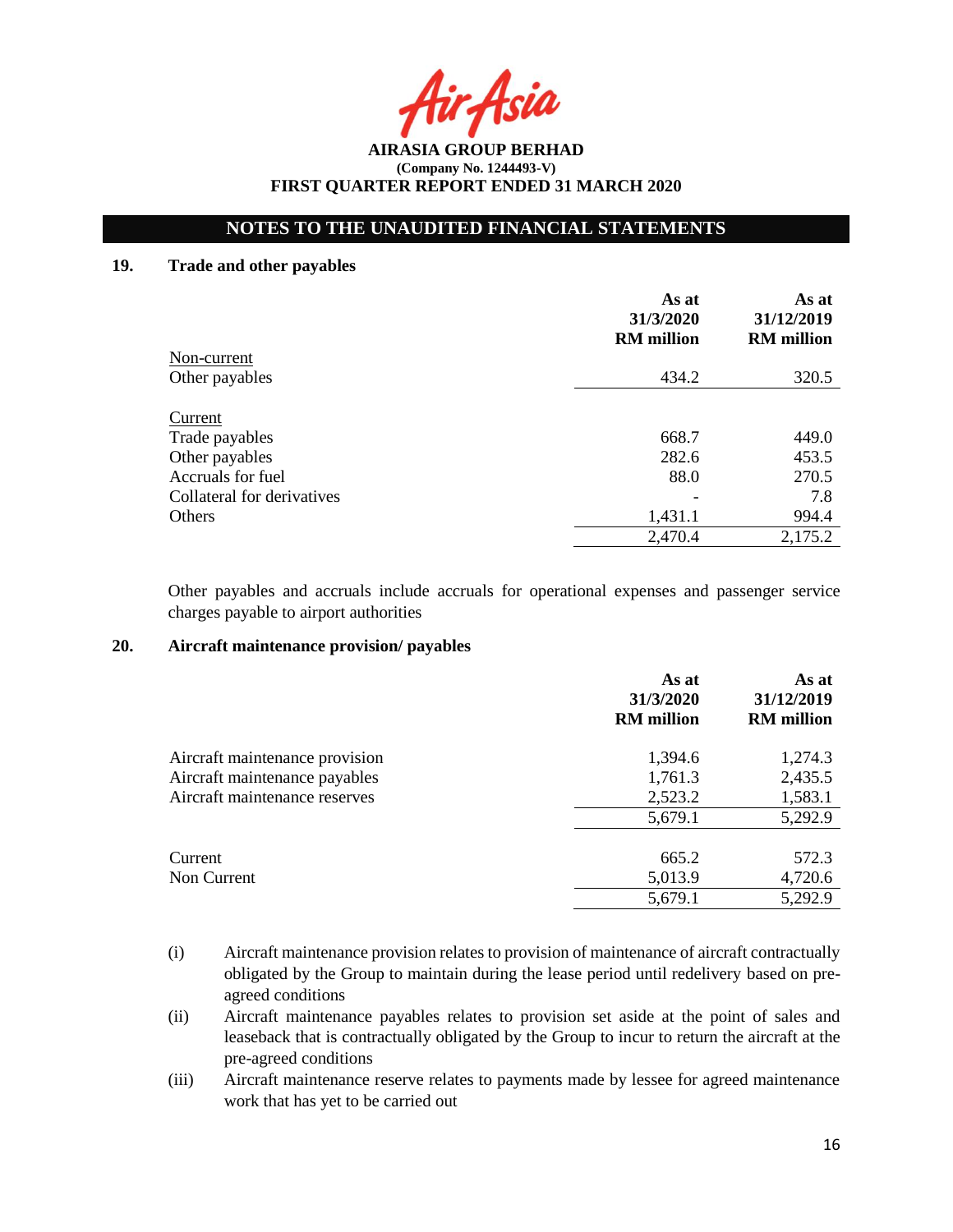Acia

**AIRASIA GROUP BERHAD (Company No. 1244493-V) FIRST QUARTER REPORT ENDED 31 MARCH 2020**

### **21. Borrowings**

|                             | As at<br>31/3/2020<br><b>RM</b> million | As at<br>31/12/2019<br><b>RM</b> million |
|-----------------------------|-----------------------------------------|------------------------------------------|
| Short term                  |                                         |                                          |
| Term loans                  | 279.5                                   | 238.5                                    |
| Commodity Murabahah Finance | 1.8                                     | 3.6                                      |
| Revolving credit            | 205.4                                   | 100.0                                    |
|                             | 486.7                                   | 329.9                                    |
| Long term<br>Term loans     | 78.2                                    | 86.7                                     |
| Total                       | 564.9                                   | 428.9                                    |

The currency profile of borrowings are as follows:

|                          | As at<br>31/3/2020 | As at<br>31/12/2019 |  |
|--------------------------|--------------------|---------------------|--|
|                          | <b>RM</b> million  | <b>RM</b> million   |  |
| Ringgit Malaysia         | 249.3              | 103.7               |  |
| <b>US Dollar</b>         | 177.6              | 184.3               |  |
| Philippine Peso          | 99.0               | 90.0                |  |
| <b>Indonesian Rupiah</b> | 39.0               | 50.9                |  |
|                          | 564.9              | 428.9               |  |

#### **22. Lease liabilities**

The lease liabilities is supported by the corresponding Rights of Use asset of RM11.6 billion and finance lease receivables of RM1.3 billion. The lease liabilities are repayable on a monthly basis based on the lease agreement.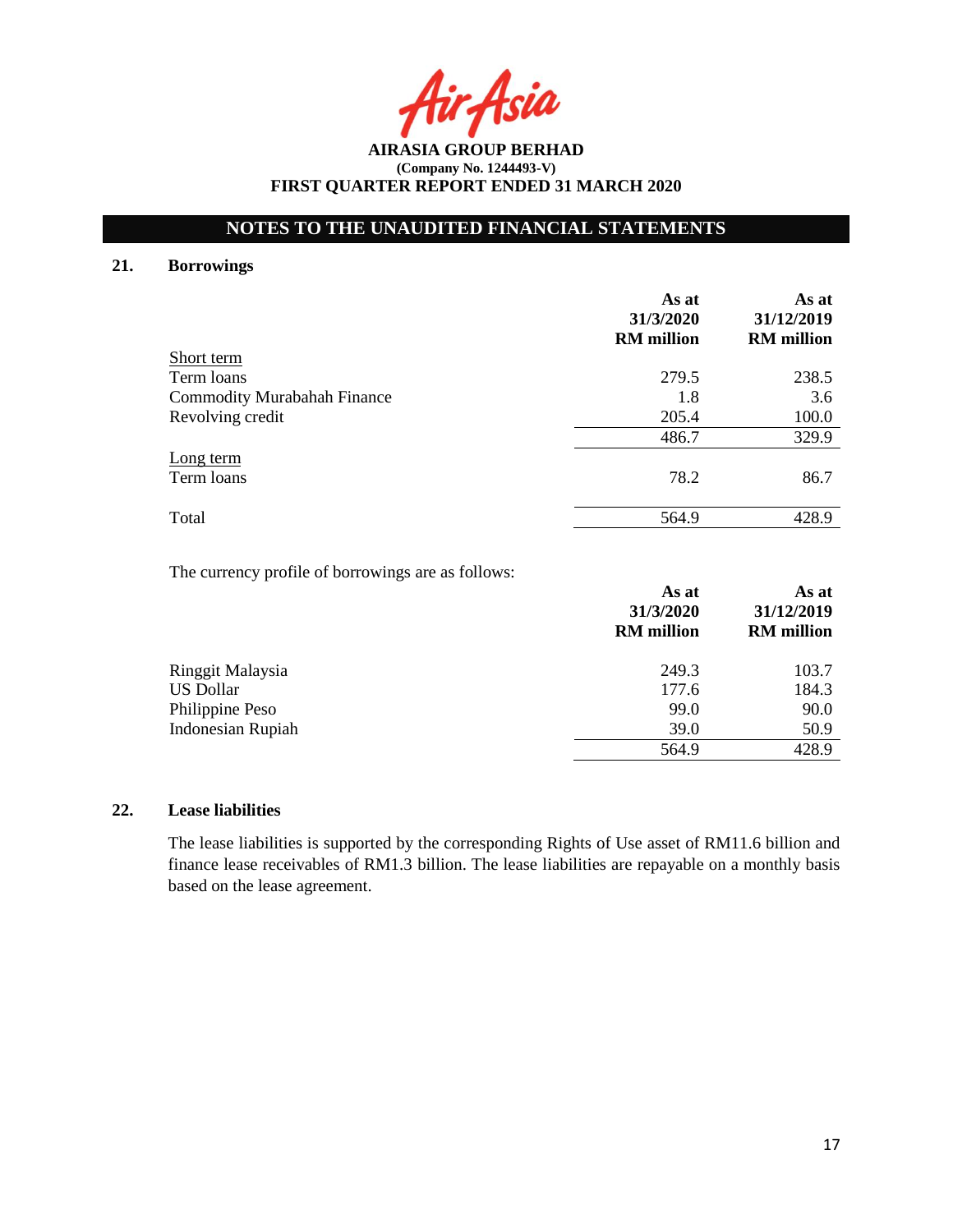Asia

**AIRASIA GROUP BERHAD (Company No. 1244493-V) FIRST QUARTER REPORT ENDED 31 MARCH 2020**

### **23. Derivative financial instruments**

(a) Forward Foreign Exchange Contracts

As at 31 March 2020, the Group has entered into Foreign Currency Swaps to hedge the USD dollar liabilities into Malaysia Ringgit ("MYR").

(b) Interest Rate Hedging.

As at 31 March 2020, the Group has interest rate swaps which have an outstanding amount of US\$289 million.

(c) Fuel Hedging

As of 31 March 2020, the Group has entered into Brent and Jet/Brent cracks swaps to mitigate the risk of fuel price volatility. It represents 74% of the Group's budgeted fuel consumption.

| <b>Type of Derivatives</b>                    |                                                 | <b>Fair value</b><br>31/3/2020                   |
|-----------------------------------------------|-------------------------------------------------|--------------------------------------------------|
|                                               | <b>Notional Value</b><br><b>Barrels million</b> | <b>Assets/(Liabilities)</b><br><b>RM</b> million |
| <b>Fuel contract</b>                          |                                                 |                                                  |
| less than 1 year                              | 3.1                                             | (794.9)                                          |
| 1 year to 3 years<br>$\overline{\phantom{a}}$ | 2.2                                             | (187.3)                                          |
| <b>Total</b>                                  | 5.3                                             | (982.2)                                          |
| Interest rate contracts                       | <b>RM</b> million                               | <b>RM</b> million                                |
| less than 1 year                              | 244.0                                           | (5.0)                                            |
| 1 year to 3 years                             |                                                 |                                                  |
| More than 3 years                             | 1,010.2                                         | (96.6)                                           |
| <b>Total</b>                                  | 1,254.2                                         | (101.6)                                          |
| <b>Foreign currency contracts</b>             | <b>RM</b> million                               | <b>RM</b> million                                |
| More than 3 years                             | 184.0                                           | 52.7                                             |
| Total                                         | 184.0                                           | 52.7                                             |

The related accounting policies, cash requirements of the derivatives, risks associated with the derivatives and policies to mitigate those risks are unchanged since the last financial year.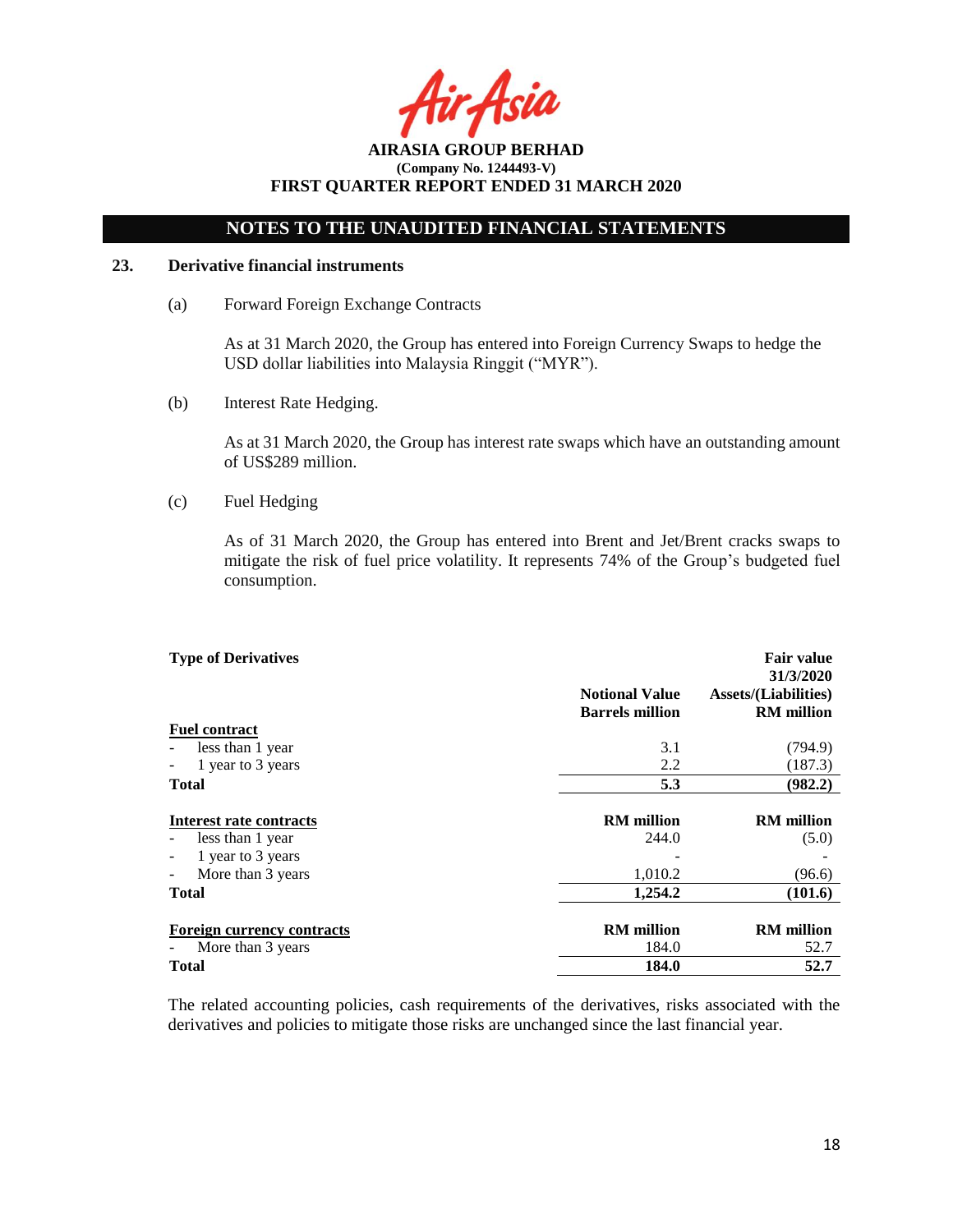Acit

# **NOTES TO THE UNAUDITED FINANCIAL STATEMENTS**

#### **24. Status of corporate proposals announced**

There are no outstanding corporate proposal.

# **25. Post balance sheet events**

There are no post balance sheet events to be reported.

## **26. Contingent assets**

As at the date of this report, the Group does not have any contingent assets.

### **27. Changes in contingent liabilities since the last annual balance sheet date**

There were no material changes in contingent liabilities since the audited financial statements of the Group for the financial year ended 31 December 2018.

### **28. Capital commitments outstanding not provided for in the interim financial report**

Capital commitments for property, plant and equipment:

|                             | As at<br>31/3/2020<br><b>RM</b> million | As at<br>31/12/2019<br><b>RM</b> million |
|-----------------------------|-----------------------------------------|------------------------------------------|
| Approved and contracted for | 115.626.3                               | 99,665.2                                 |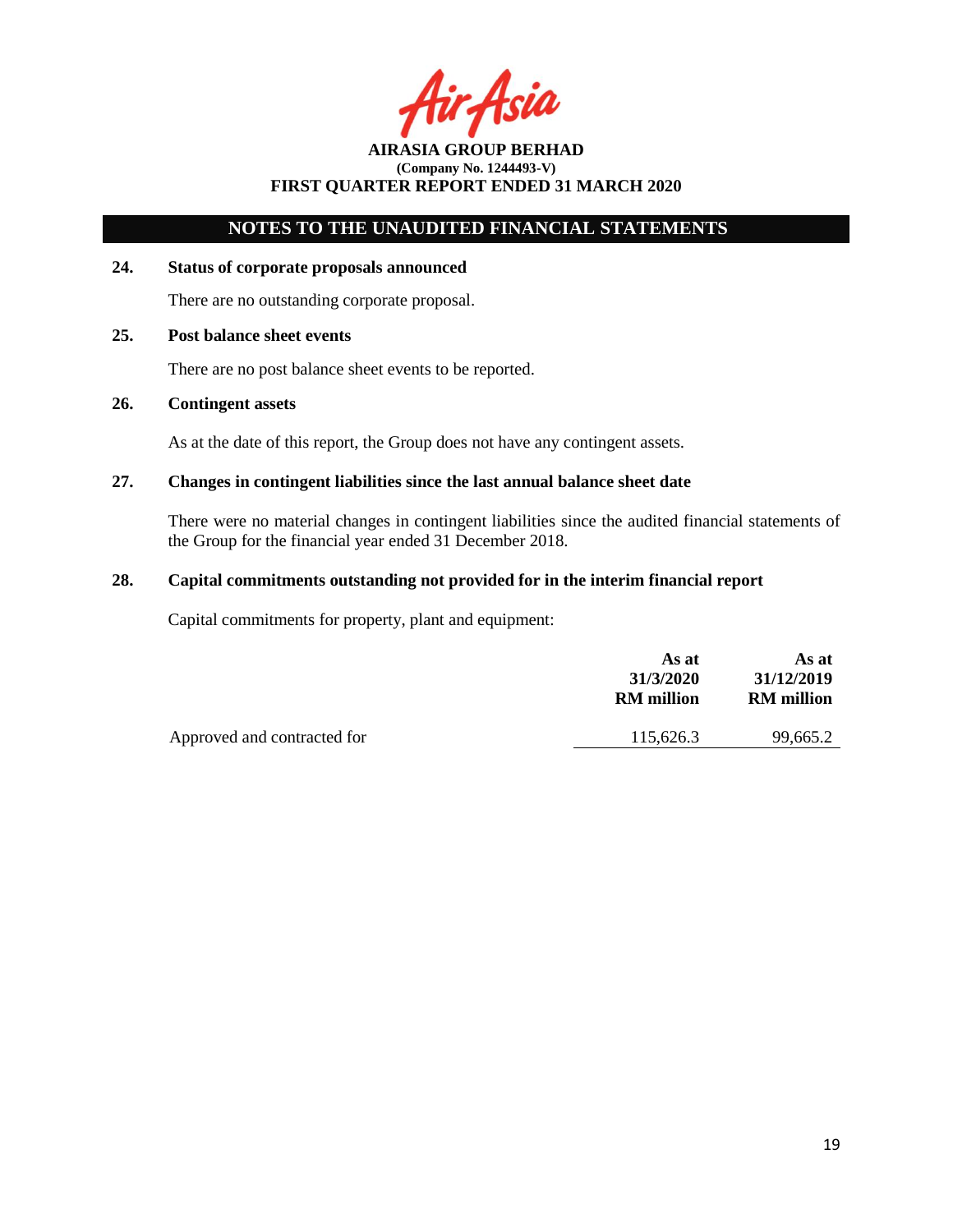**AIRASIA GROUP BERHAD (Company No. 1244493-V) FIRST QUARTER REPORT ENDED 31 MARCH 2020**

## **29. Material related party transactions**

Significant related party transactions which were entered into on agreed terms and conditions for the quarter ended 31 March 2020 are set out below:

|    |                                               | <b>Quarter ended</b><br>31/3/2020<br><b>RM</b> million | <b>Quarter ended</b><br>31/3/2019<br><b>RM</b> million |
|----|-----------------------------------------------|--------------------------------------------------------|--------------------------------------------------------|
| 1. | Transaction of the Group with associates of a |                                                        |                                                        |
|    | subsidiary                                    |                                                        |                                                        |
|    | a. Lease rental income on aircraft            |                                                        |                                                        |
|    | Thai AirAsia                                  | 59.9                                                   | 66.6                                                   |
|    | India AirAsia                                 | 21.8                                                   | 21.5                                                   |
|    | Japan AirAsia<br>-                            | 12.1                                                   | 10.0                                                   |
|    | Transaction of the Group with company with    |                                                        |                                                        |
|    | common directors and shareholders             |                                                        |                                                        |
|    | a. Lease rental income on aircraft            |                                                        |                                                        |
|    | PT Indonesia AirAsia Extra                    | 17.6                                                   | 17.1                                                   |
|    | b. Wet lease expenses on aircraft             |                                                        |                                                        |
|    | PT Indonesia AirAsia Extra                    | 27.6                                                   | 26.1                                                   |
|    | c. Purchase of cargo transportation capacity  |                                                        |                                                        |
|    | AirAsia X Berhad                              | 47.1                                                   | 42.7                                                   |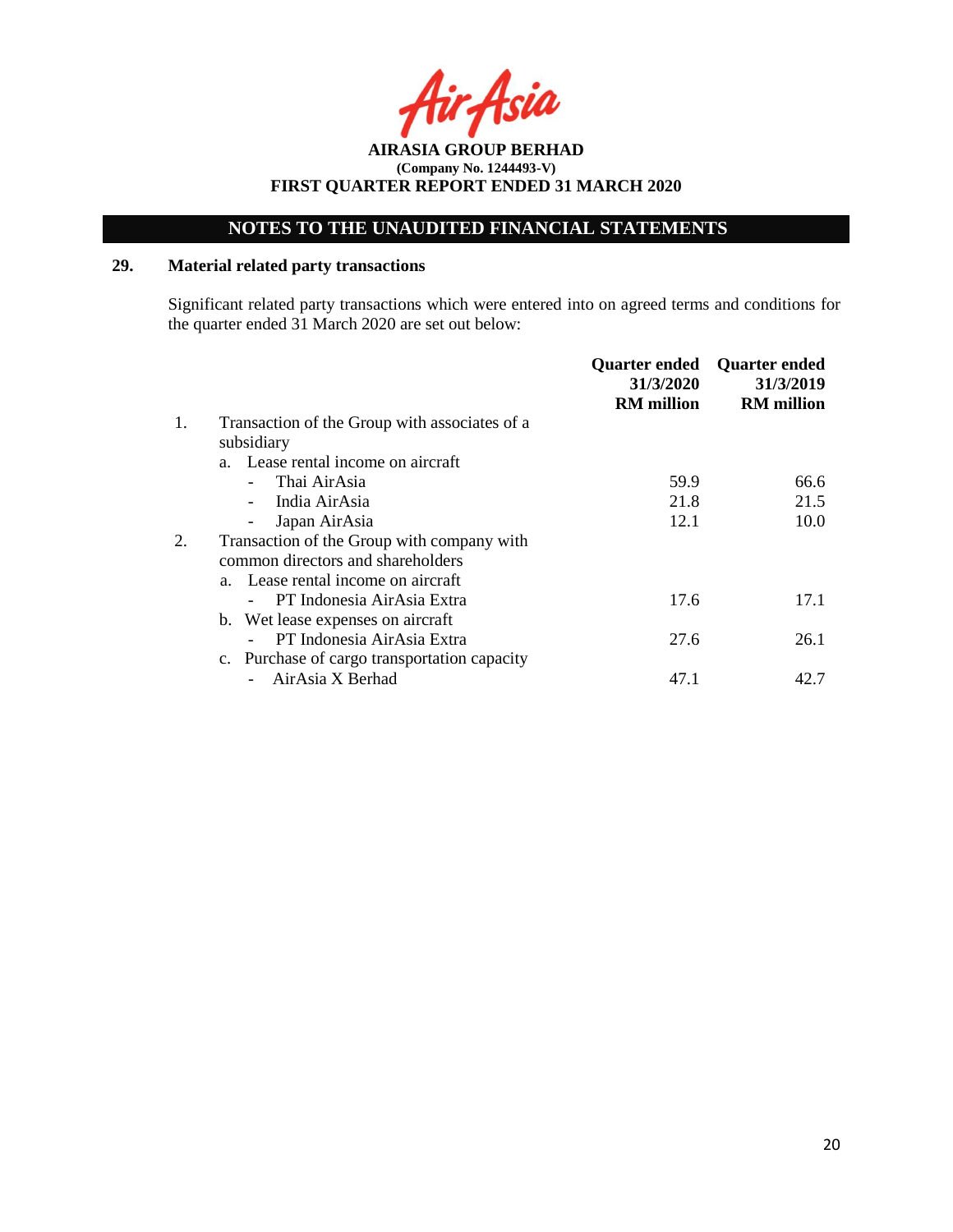Asil

# **NOTES TO THE UNAUDITED FINANCIAL STATEMENTS**

#### **30. Review of Group Performance**

#### *Consolidated Group Performance*

The Group entered the first quarter with strong performance in the January 2020. However, market conditions deteriorated abruptly in February 2020 as the Covid-19 outbreak started to spread rapidly. Fears of the spread of the virus, as well as travel restrictions and border controls announced by Government of different countries led to a collapsed in demand for air travel in the month of February and March 2020.

Despite the significant challenges in the airline industry, with proactive capacity and cost management, coupled with a strong performance from the non-airline businesses, the Group reported a breakeven EBITDA.

The Group's Loss for the year at RM954.2 million was mainly impacted by RM270.1 million of fair value losses on derivatives, loss on settlement of fuel hedges of RM110.0 million and RM243.0 million additional depreciation and lease liabilities interest on operating lease aircraft as 1Q20 includes the additional sales and leaseback transactions completed in August 2019.

#### **Airline**

#### **Performance indicators**

|                                    |            | Jan - Mac 2020 Jan - Mac 2019 | <b>Change %</b> |
|------------------------------------|------------|-------------------------------|-----------------|
| Passengers Carried                 | 9,847,010  | 12,548,460                    | $-22%$          |
| Capacity                           | 12,714,176 | 14,268,918                    | $-11%$          |
| Seat Load Factor                   | 77%        | 88%                           | $-11$           |
| RPK (million)                      | 11,156     | 15,678                        | $-29%$          |
| ASK (million)                      | 14,393     | 17,788                        | $-19%$          |
| Average Fare (RM)                  | 182        | 168                           | 8%              |
| Unit Passenger Revenue (RM)        | 225        | 213                           | 5%              |
| Revenue / ASK (sen)                | 15.33      | 15.10                         | 2%              |
| Revenue / ASK (US cents)           | 3.64       | 3.58                          | 2%              |
| Cost / ASK (sen)                   | 19.81      | 14.57                         | 36%             |
| Cost / ASK (US cents)              | 4.70       | 3.46                          | 36%             |
| Cost / ASK-ex Fuel (sen)           | 13.76      | 9.14                          | 51%             |
| Cost / ASK-ex Fuel (US cents)      | 3.26       | 2.17                          | 51%             |
| Aircraft (end of period)           | 149        | 141                           | 8               |
| Average Stage Length (km)          | 1,121      | 1,239                         | $-10%$          |
| Number of Flights                  | 69,782     | 78,709                        | $-11%$          |
| <b>Fuel Consumed (Barrels)</b>     | 2,385,296  | 2,851,983                     | $-16%$          |
| Average Fuel Price (US\$ / Barrel) | 86         | 83                            | 4%              |

Exchange Rate: RM:USD – 4.216 - Prior year US cent and dollar are restated at current average exchange rate during the quarter and year to date for ease of reference

Average Fuel Price/ Barrel restated using current average exchange rate for comparison is US\$80/barrel # Statistics exclude Logistic and Leasing operations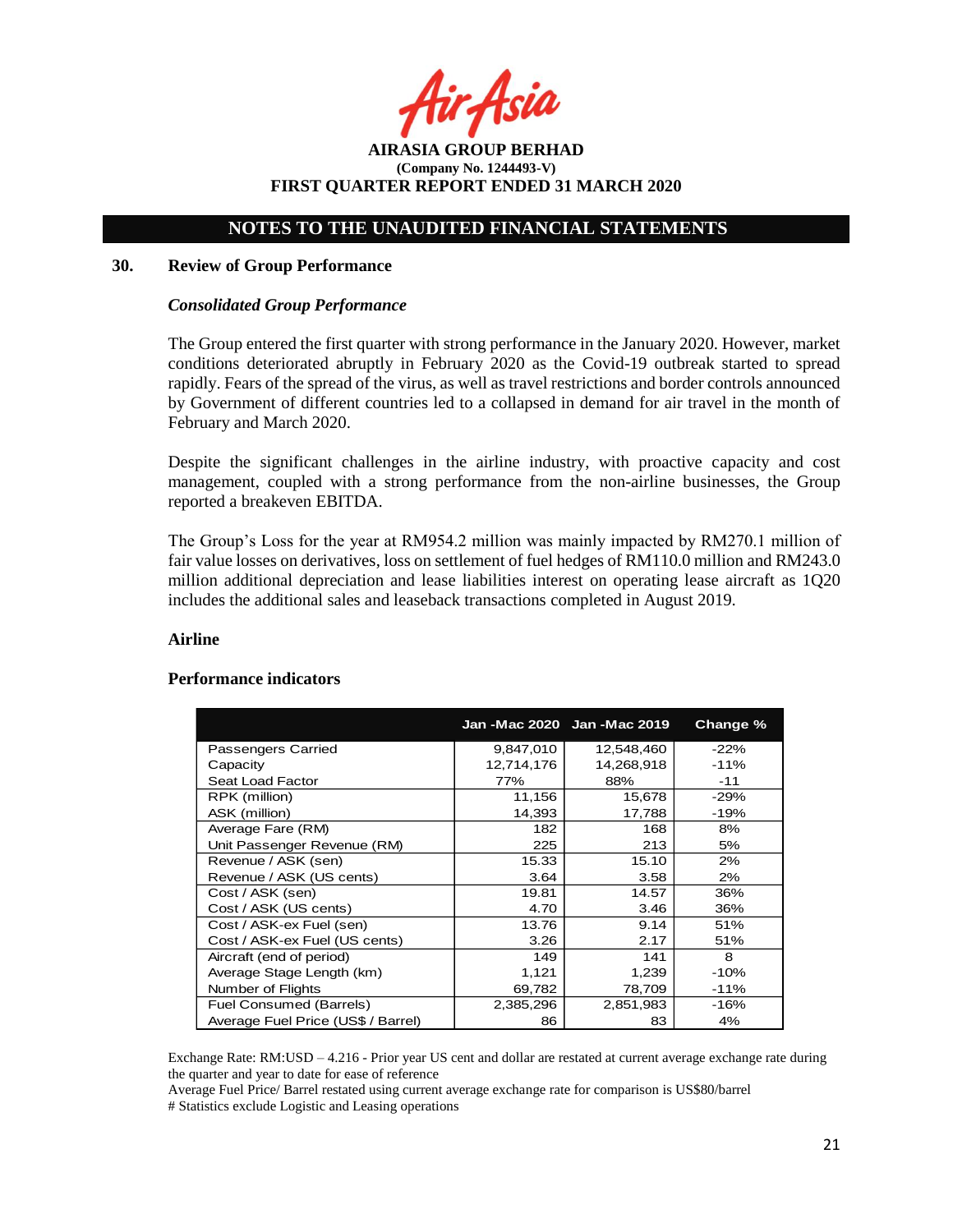Asia

**AIRASIA GROUP BERHAD (Company No. 1244493-V) FIRST QUARTER REPORT ENDED 31 MARCH 2020**

### **30. Review of Group Performance - Airline (cont'd.)**

Total Group Revenue for the airline business for 1Q20 contracted by 18% to RM2,161.4 million, from RM2,627.3 million recorded in 1Q19 amid increasing and unprecedented travel restrictions due to the Covid-19 pandemic. The Group had responded proactively with capacity management which had shown results with 1Q20 reporting a healthy load factor of 77%.

Capacity reductions were mainly from Malaysia and Philippines with a reduction of capacity of 17% and 1% respectively as domestic routes and international routes were halted mid-March. Indonesia however increased its capacity by 10% by redeploying the additional international routes capacity to domestic markets.

Malaysia saw average fares increase by 12%, Indonesia 11% whilst Philippines average fare fell by 9%. Group RASK improved by 2% to 3.64 US cents from 3.58 US cents on improved pricing strategy in Malaysia and Indonesia. Group CASK increased by 36% 4.70 US cents from 3.46 US cents as a result of fuel hedge losses as prices fell on the back of lower demand of oil, higher maintenance and depreciation and lease liabilities interest as higher number of aircraft is on operating lease in 1Q20 as compared to 1Q19.

The Airline Group reported a negative EBITDA for 1Q20 at RM28.5 million, compared to a positive EBITDA of RM525.6 million in 1Q19. Excluding the share of associates' losses, Airline EBITDA reported a marginally positive EBITDA despite the challenging circumstances. The negative EBITDA of Malaysia and Indonesia operations is cushioned by positive EBITDA of Philippines.

#### **Cashflow commentary for current quarter against corresponding quarter**

| <b>Net Cash Flow</b>                   | <b>Period ended</b><br>31/3/2020<br><b>RM</b> million | Period ended<br>31/3/2019<br><b>RM</b> million |
|----------------------------------------|-------------------------------------------------------|------------------------------------------------|
| Cash from/ $(to)$ Operating activities | (116.1)                                               | 289.0                                          |
| Cash from/(to) Investing activities    | (75.1)                                                | (53.8)                                         |
| Cash from/ $(to)$ Financing activities | (613.5)                                               | (472.1)                                        |
|                                        | (824.7)                                               | (236.9)                                        |

The Group's cashflow reported a net outflow as the current Covid 19 pandemic contributed to the lower demand for flights. The increase in financing activities correspond with the higher number of aircraft that is on sales and leaseback transactions whereby payment of operating lease expenses is reflected under financing activities.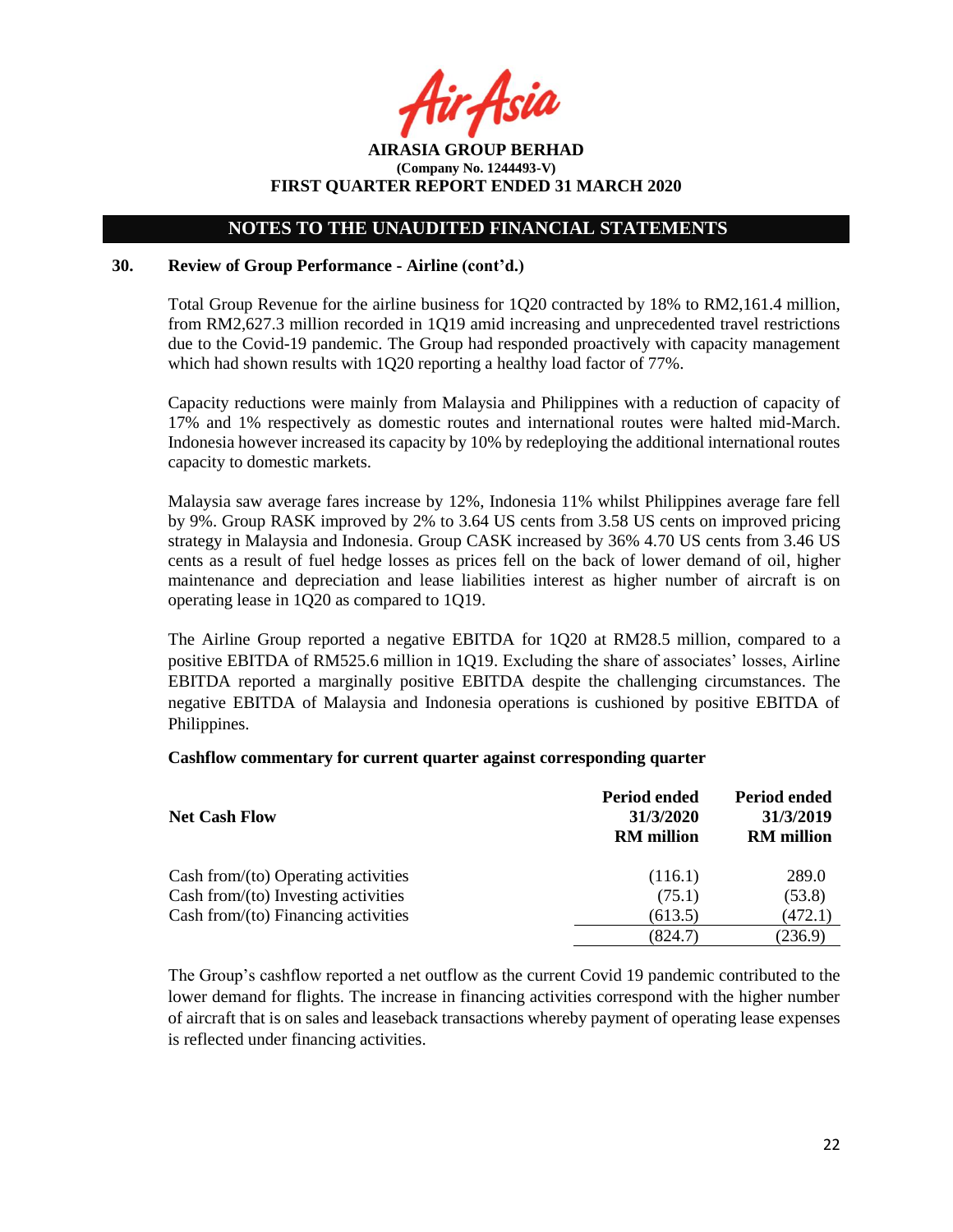**AIRASIA GROUP BERHAD (Company No. 1244493-V) FIRST QUARTER REPORT ENDED 31 MARCH 2020**

# **30. Review of Group Performance - Airline (cont'd.)**

**The net gearing ratio as at 31 March 2020 and 31 December 2019 are as follows:** 

|                                                         | As at             | As at             |
|---------------------------------------------------------|-------------------|-------------------|
|                                                         | 31/3/2020         | 31/12/2019        |
|                                                         | <b>RM</b> million | <b>RM</b> million |
| <b>Borrowings</b>                                       | 564.8             | 428.9             |
| Lease liabilities                                       | 12,244.8          | 12,459.8          |
| Less: Deposit, cash and bank balances                   | 1,607.3           | 2,588.1           |
| <b>Net Debt</b>                                         | 11,202.3          | 10,300.6          |
| <b>Total equity</b>                                     | 2,968.6           | 4,498.3           |
| Net gearing ratio (times) – excluding lease liabilities | Nil               | Nil               |
| Net gearing ratio (times)                               | <b>3.8</b>        | 2.3               |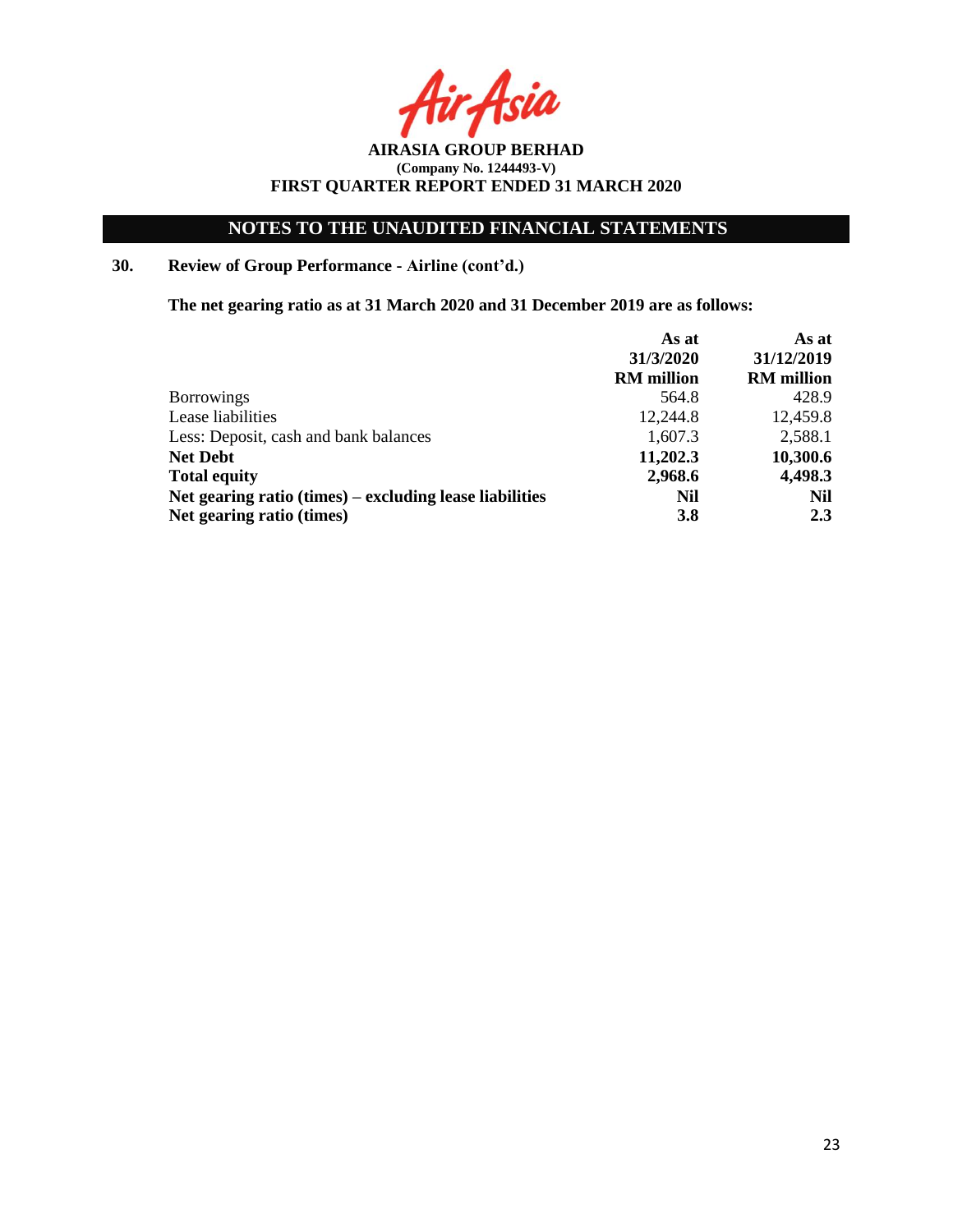Asia

**AIRASIA GROUP BERHAD (Company No. 1244493-V) FIRST QUARTER REPORT ENDED 31 MARCH 2020**

**30. Review of Group Performance - Airline (cont'd.)**

*Associate's Performance*

**(a) Thai Air Asia Co. Ltd ("Thai AirAsia")**

### **Performance indicators**

|                                    | Jan-Mar   | Jan-Mar   | <b>Change</b> |
|------------------------------------|-----------|-----------|---------------|
|                                    | 2020      | 2019      | %             |
| <b>Passengers Carried</b>          | 4,531,142 | 5,861,824 | $-23%$        |
| Capacity                           | 5,420,286 | 6,507,990 | $-17%$        |
| Seat Load Factor                   | 84%       | 90%       | -6            |
| RPK (million)                      | 3,988     | 6,151     | $-35%$        |
| ASK (million)                      | 4,834     | 6,874     | $-30%$        |
| Average Fare (THB)                 | 1,401     | 1,554     | $-10%$        |
| Unit Passenger Revenue (THB)       | 1,718     | 1,906     | $-10%$        |
| Revenue / ASK (THB)                | 1.62      | 1.62      | $0\%$         |
| Revenue / ASK (US cents)           | 5.05      | 5.05      | $0\%$         |
| Cost / ASK (THB)                   | 1.85      | 1.54      | 20%           |
| Cost / ASK (US cents)              | 5.77      | 4.80      | 20%           |
| Cost / ASK-ex Fuel (THB)           | 1.29      | 1.00      | 29%           |
| Cost / ASK-ex Fuel (US cents)      | 4.02      | 3.12      | 29%           |
| Aircraft (end of period)           | 62        | 62        |               |
| Average Stage Length (km)          | 896       | 1,056     | $-15%$        |
| Number of Flights                  | 29,629    | 36,061    | $-18%$        |
| <b>Fuel Consumed (Barrels)</b>     | 891,740   | 1,254,354 | $-29%$        |
| Average Fuel Price (US\$ / Barrel) | 95        | 91        | 4             |

Exchange Rate: THB:USD – 32.05 - Prior year US cent and dollar are restated at current average exchange rate for ease of reference

Average Fuel Price/ Barrel restated using current average exchange rate for comparison is US\$90/barrel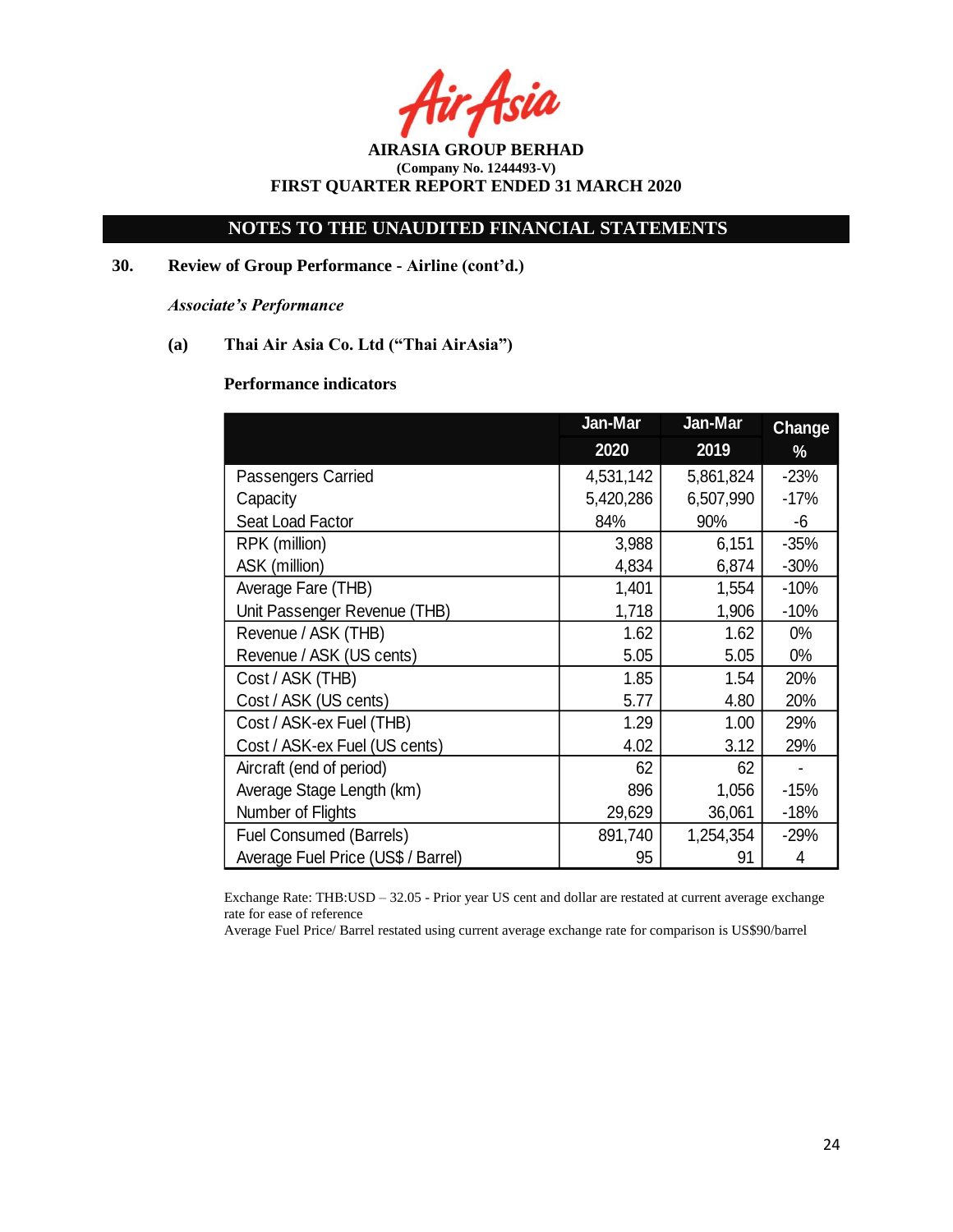Asia

**AIRASIA GROUP BERHAD (Company No. 1244493-V) FIRST QUARTER REPORT ENDED 31 MARCH 2020**

# **30. Review of Group Performance - Airline (cont'd.)**

**(a) Thai Air Asia Co. Ltd ("Thai AirAsia")**

# **Financial Statements**

|                                                                                                                                                                                           | Jan-Mar<br>2020<br><b>THB'000</b>                                                  | Jan-Mar<br>2019<br><b>THB'000</b>                                                 |
|-------------------------------------------------------------------------------------------------------------------------------------------------------------------------------------------|------------------------------------------------------------------------------------|-----------------------------------------------------------------------------------|
| Revenue                                                                                                                                                                                   | 7,812,613                                                                          | 11,155,313                                                                        |
| Operating expenses:<br>- Staff costs<br>- Aircraft fuel expenses<br>- Maintenance and overhaul<br>- User charges and other related expenses<br>- Other operating expenses<br>Other income | (1,492,362)<br>(2,714,252)<br>(1,160,031)<br>(922, 677)<br>(919, 740)<br>1,586,289 | (1,604,628)<br>(3,628,000)<br>(880, 548)<br>(1,328,871)<br>(1,276,527)<br>323,472 |
| <b>EBITDAR</b>                                                                                                                                                                            | 2,189,840                                                                          | 2,760,211                                                                         |
| Depreciation of property, plant and equipment<br>Aircraft operating lease expenses<br>Finance income<br><b>Finance costs</b><br>Foreign exchange (loss)/gains                             | (1,463,581)<br>7,973<br>(551, 289)<br>(2,096,812)                                  | (430, 361)<br>(1,344,606)<br>4,439<br>(191, 810)<br>138,827                       |
| (Loss)/profit before taxation                                                                                                                                                             | (1,913,869)                                                                        | 936,700                                                                           |
| Tax expense<br>Deferred taxation                                                                                                                                                          | 690,422                                                                            | (33, 781)                                                                         |
| (Loss)/profit after taxation                                                                                                                                                              | (1,223,447)                                                                        | 902,919                                                                           |

\*EBITDAR – Earnings Before Interest, Depreciation, Amortisation and Rental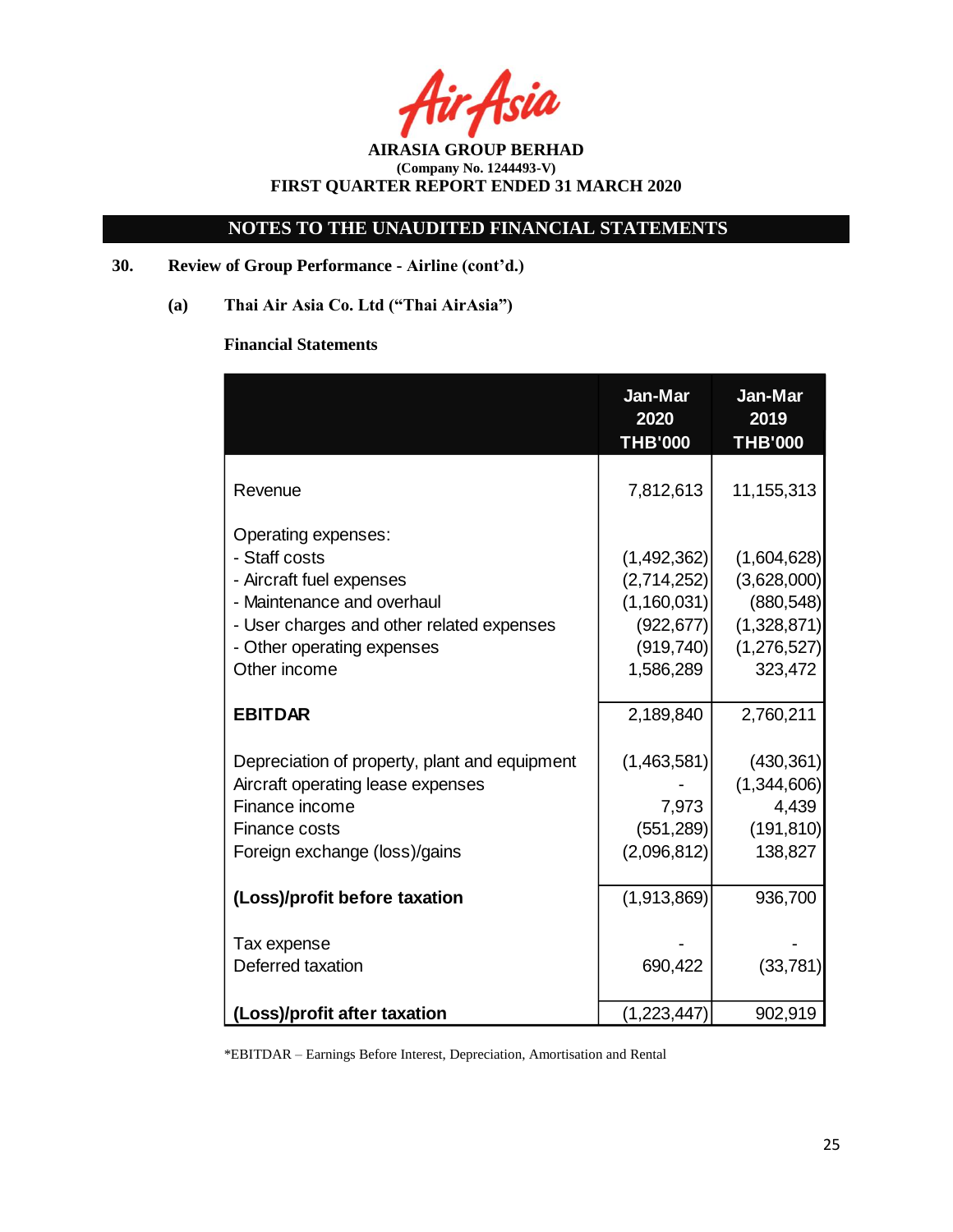Asia

**AIRASIA GROUP BERHAD (Company No. 1244493-V) FIRST QUARTER REPORT ENDED 31 MARCH 2020**

### **30. Review of Group Performance - Airline (cont'd.)**

#### **(a) Thai Air Asia Co. Ltd ("Thai AirAsia")**

#### **Financial Statements**

| <b>Year Ended</b>                | <b>Mar 2020</b> | <b>Dec 2019</b> |  |
|----------------------------------|-----------------|-----------------|--|
|                                  | <b>THB'000</b>  | <b>THB'000</b>  |  |
|                                  |                 |                 |  |
| Property, plant and equipment    | 38,891,161      | 24,821,094      |  |
| Intangible assets                | 20,632          | 22,770          |  |
| Inventory                        | 300,464         | 294,641         |  |
| Aircraft maintenance reserve     | 5,792,362       | 5,963,213       |  |
| Other debtors and prepayments    | 4,073,309       | 2,155,980       |  |
| Amounts due from related parties | 273,243         | 1,919,708       |  |
| Cash and Short term deposits     | 4,756,158       | 3,889,581       |  |
| <b>Total Assets</b>              | 54,107,329      | 39,066,987      |  |
|                                  |                 |                 |  |
| Sales in advance                 | 2,665,888       | 4,648,343       |  |
| Other creditors and accruals     | 7,196,439       | 5,162,137       |  |
| Amount due to related parties    | 708,378         | 373,823         |  |
| <b>Borrowings</b>                | 12,318,154      | 10,486,213      |  |
| Lease liabilities                | 29,486,099      | 11,493,614      |  |
| Deferred tax liabilities         |                 | 64,421          |  |
| <b>Total Liabilities</b>         | 52,374,958      | 32,228,551      |  |
|                                  |                 |                 |  |
| Share capital                    | 435,556         | 435,556         |  |
| Retained earnings                | 1,296,815       | 6,402,880       |  |
| <b>Total Equity</b>              | 1,732,371       | 6,838,436       |  |
|                                  |                 |                 |  |

Thai AirAsia recorded Total Revenue of THB7,812.6 million in 1Q20, 30% lower than 1Q19 of THB11,155.3 million. Passengers carried reduced by 23% with load factor falling to 84% as compared to 90% in 1Q19 as Thai AirAsia adapted its network and capacity to match travel demand, reducing flight frequencies and cancelling routes to at-risk countries. Thai AirAsia had suspended domestic flights and international flights commencing 1 April 2020 and 22 March 2020 respectively.

Thai AirAsia adopted TFRS16 Leases which was effective 1 January 2020 for Thailand which saw the increase in depreciation and interest costs and a substantial foreign exchange loss of THB2,096.8 million which was attributable to the exchange differences on leases liabilities.

Thai AirAsia reported a loss for the period of THB1,223.4 million impacted by the lower revenue and adoption of TFRS16, offset by the one-time gain on sales and leaseback transactions of 9 aircraft and 1 outright sale of THB1,331.6 million.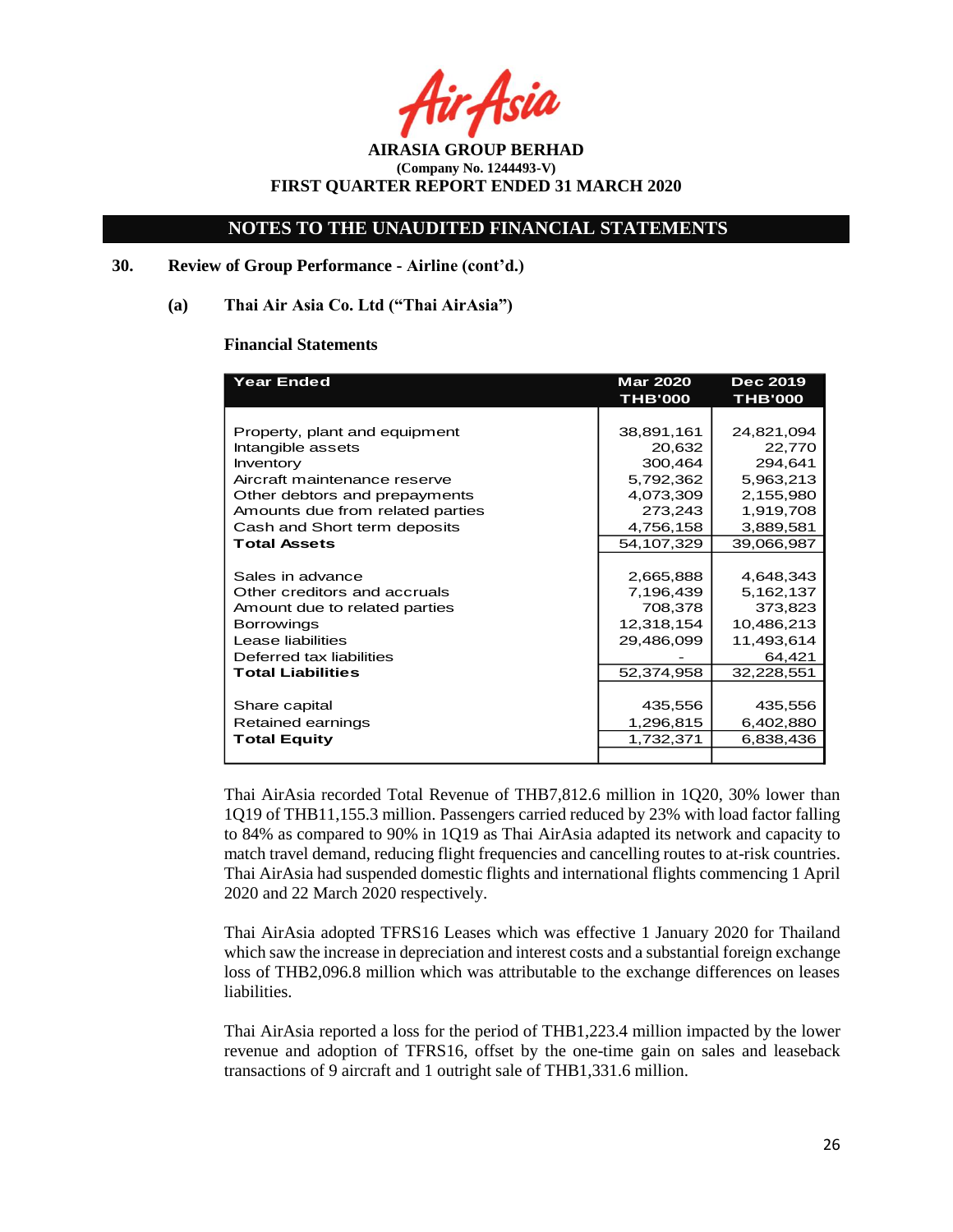Asia

**AIRASIA GROUP BERHAD (Company No. 1244493-V) FIRST QUARTER REPORT ENDED 31 MARCH 2020**

## **30. Review of Group Performance - Airline (cont'd.)**

## **(b) AirAsia (India) Limited ("AirAsia India")**

## **Performance indicators**

|                                    | Jan-Mar   | Jan-Mar   | <b>Change</b> |  |
|------------------------------------|-----------|-----------|---------------|--|
|                                    | 2020      | 2019      | %             |  |
| Passengers Carried                 | 2,518,884 | 1,936,888 | 30%           |  |
| Capacity                           | 3,115,800 | 2,173,680 | 43%           |  |
| Seat Load Factor                   | 81%       | 89%       | -8            |  |
| RPK (million)                      | 2,765     | 2,093     | 32%           |  |
| ASK (million)                      | 3,358     | 2,322     | 45%           |  |
| Average Fare (INR)                 | 3,310     | 2,978     | 11%           |  |
| Unit Passenger Revenue (INR)       | 3,843     | 3,384     | 14%           |  |
| Revenue / ASK (INR cents)          | 276.32    | 271.93    | 2%            |  |
| Revenue / ASK (US cents)           | 3.78      | 3.72      | 2%            |  |
| Cost / ASK (INR cents)             | 346.93    | 337.85    | 3%            |  |
| Cost / ASK (US cents)              | 4.74      | 4.62      | 3%            |  |
| Cost / ASK-ex Fuel (INR cents)     | 212.78    | 207.73    | 2%            |  |
| Cost / ASK-ex Fuel (US cents)      | 2.91      | 2.84      | 2%            |  |
| Aircraft (end of period)           | 30        | 20        | 10            |  |
| Average Stage Length (km)          | 1,078     | 1,068     | 1%            |  |
| Number of Flights                  | 17,310    | 12,076    | 43%           |  |
| <b>Fuel Consumed (Barrels)</b>     | 600,785   | 419,346   | 43%           |  |
| Average Fuel Price (US\$ / Barrel) | 103       | 102       |               |  |

Exchange Rate: RM:USD – 73.14- Prior year US cent and dollar are restated at current average exchange rate during the quarter and year to date for ease of reference

Average Fuel Price/ Barrel restated using current average exchange rate for comparison is US\$99/barrel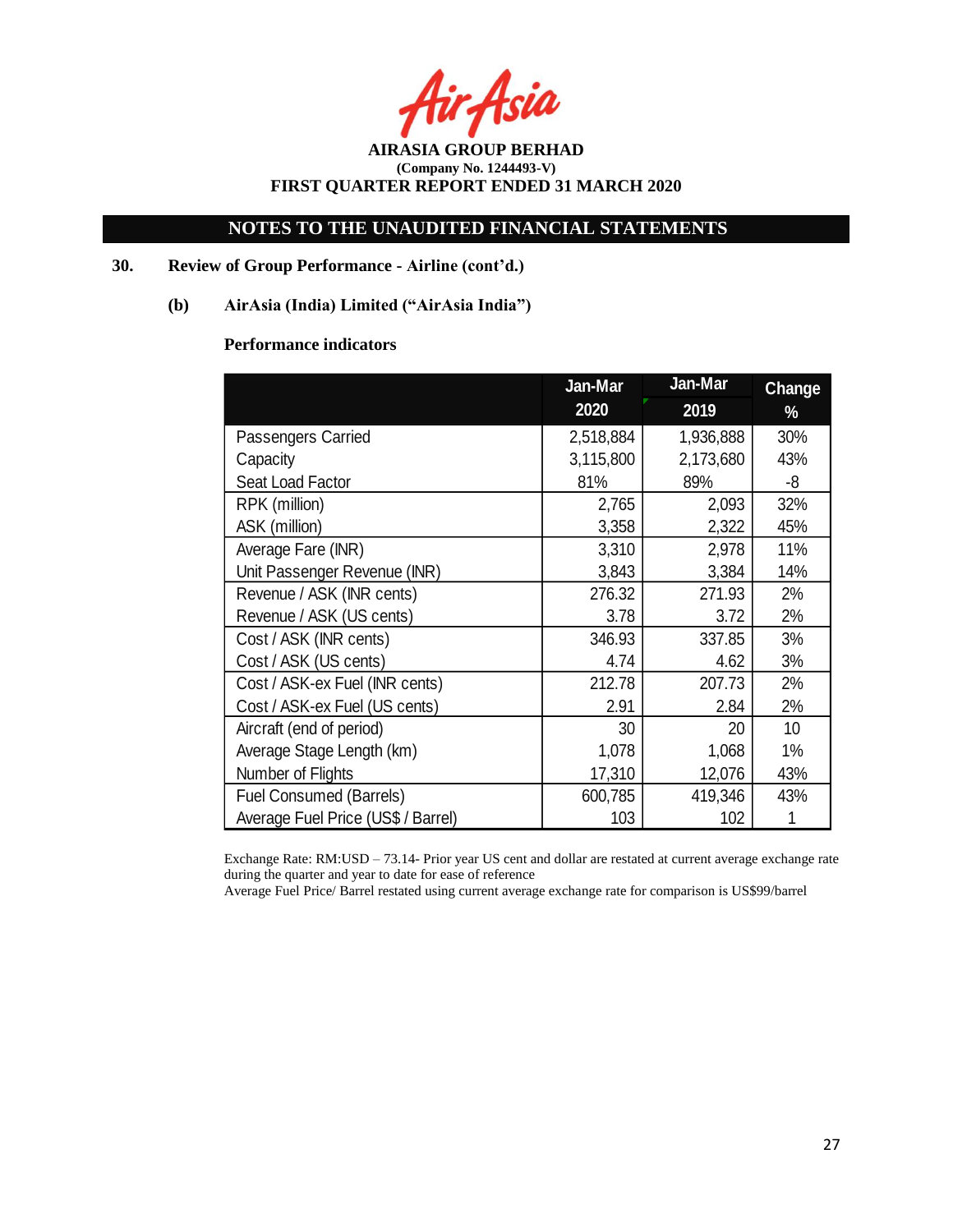**AIRASIA GROUP BERHAD (Company No. 1244493-V) FIRST QUARTER REPORT ENDED 31 MARCH 2020**

# **30. Review of Group Performance - Airline (cont'd.)**

**(b) AirAsia (India) Limited ("AirAsia India")**

# **Financial Statements**

|                                                                                                                                                                                           | Jan-Mar<br>2020<br><b>INR'000</b>                                                   | Jan-Mar<br>2019<br><b>INR'000</b>                                                   |
|-------------------------------------------------------------------------------------------------------------------------------------------------------------------------------------------|-------------------------------------------------------------------------------------|-------------------------------------------------------------------------------------|
| Revenue                                                                                                                                                                                   | 9,280,005                                                                           | 6,314,381                                                                           |
| Operating expenses:<br>- Staff costs<br>- Aircraft fuel expenses<br>- Maintenance and overhaul<br>- User charges and other related expenses<br>- Other operating expenses<br>Other income | (1,643,070)<br>(4,505,188)<br>(2,508,184)<br>(1,703,032)<br>(332, 478)<br>1,235,594 | (1,061,212)<br>(3,021,403)<br>(1, 145, 226)<br>(1,032,537)<br>(273, 462)<br>240,474 |
| <b>EBITDA</b>                                                                                                                                                                             | (176, 352)                                                                          | 21,015                                                                              |
| Depreciation of property, plant and equipment<br>Finance income<br>Finance costs<br>Foreign exchange loss                                                                                 | (1,042,229)<br>37,571<br>(643,998)<br>(1,521,696)                                   | (1,093,064)<br>15,723<br>(474, 150)<br>62,564                                       |
| Loss before tax                                                                                                                                                                           | (3,346,705)                                                                         | (1,467,912)                                                                         |
| Tax expense<br>Deferred taxation                                                                                                                                                          |                                                                                     |                                                                                     |
| Loss after tax                                                                                                                                                                            | (3,346,705)                                                                         | (1,467,912)                                                                         |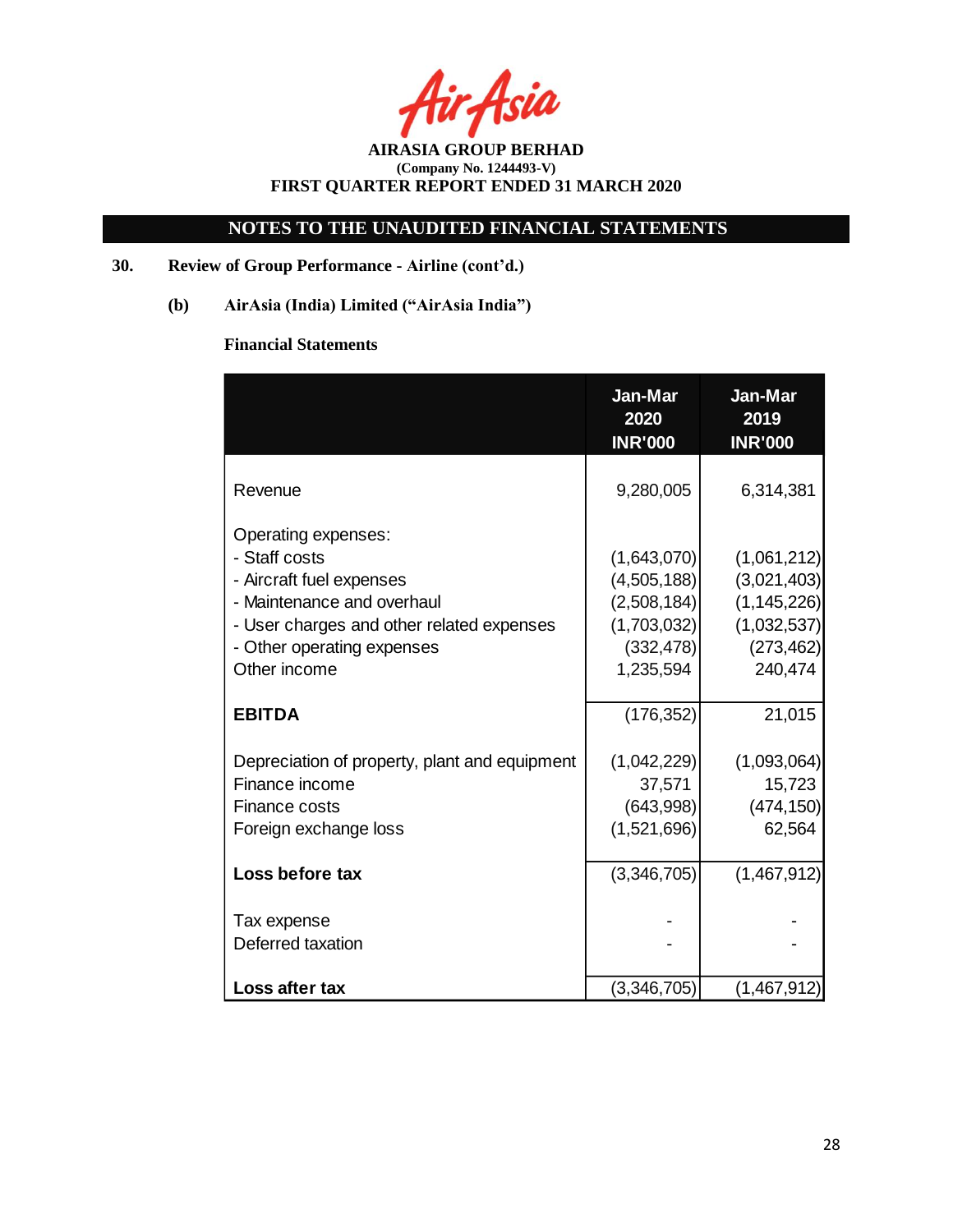Asia

**AIRASIA GROUP BERHAD (Company No. 1244493-V) FIRST QUARTER REPORT ENDED 31 MARCH 2020**

### **30. Review of Group Performance - Airline (cont'd.)**

#### **(b) AirAsia (India) Limited ("AirAsia India")**

#### **Financial Statements**

| <b>Year Ended</b>                | <b>Mar 2020</b> | <b>Dec 2019</b> |  |
|----------------------------------|-----------------|-----------------|--|
|                                  | <b>INR'000</b>  | <b>INR'000</b>  |  |
|                                  |                 |                 |  |
| Property, plant and equipment    | 807,751         | 857,305         |  |
| <b>Rights of Use Asset</b>       | 27,963,671      | 25,126,174      |  |
| <b>Inventory</b>                 | 431,444         | 407,522         |  |
| Other debtors and prepayments    | 2,872,349       | 3,239,066       |  |
| Amounts due from related parties | 4,149,565       | 5,674,426       |  |
| Cash and Short term deposits     | 3,684,092       | 4,981,350       |  |
| <b>Total Assets</b>              | 39,908,872      | 40,285,843      |  |
|                                  |                 |                 |  |
| Sales in advance                 | 1,388,188       | 2,045,362       |  |
| Other creditors and accruals     | 3,614,292       | 3,856,244       |  |
| Amount due to related parties    | 5,089,818       | 8,870,530       |  |
| Lease liabilities                | 30,806,811      | 27,094,238      |  |
| <b>Borrowings</b>                | 5,500,000       | 1,699,564       |  |
| <b>Total Liabilities</b>         | 46,399,109      | 43,565,938      |  |
|                                  |                 |                 |  |
| Share capital                    | 15,000,000      | 15,000,000      |  |
| Retained earnings                | (21,490,237)    | (18, 280, 095)  |  |
| <b>Total Equity</b>              | (6,490,237)     | (3,280,095)     |  |
|                                  |                 |                 |  |

AirAsia India recorded Total Revenue of INR9,280.0 million in 1Q20, a 47% increase from that of 1Q19 which only recorded INR6,314.4 million. The increase in revenue was in line with the additional capacity introduced with the additional 10 aircraft. Capacity grew by 43% whilst passenger carried grew by 30%. Despite the Covid 19 pandemic and rising travel concerns, AirAsia India was not severely impacted by the global travel restrictions as it operates domestic routes only. The load factor remained steady at 81%. RASK increased by 2% to US Cents 3.78 with the corresponding increase in CASK ex fuel of US Cents 2.91.

AirAsia India reported a loss for the period of INR3,346.7 million which is more than doubled the losses in 1Q19 mainly attributable to the increase in operating expenses from operating 10 additional aircraft and foreign exchange loss of INR1,521.7 million.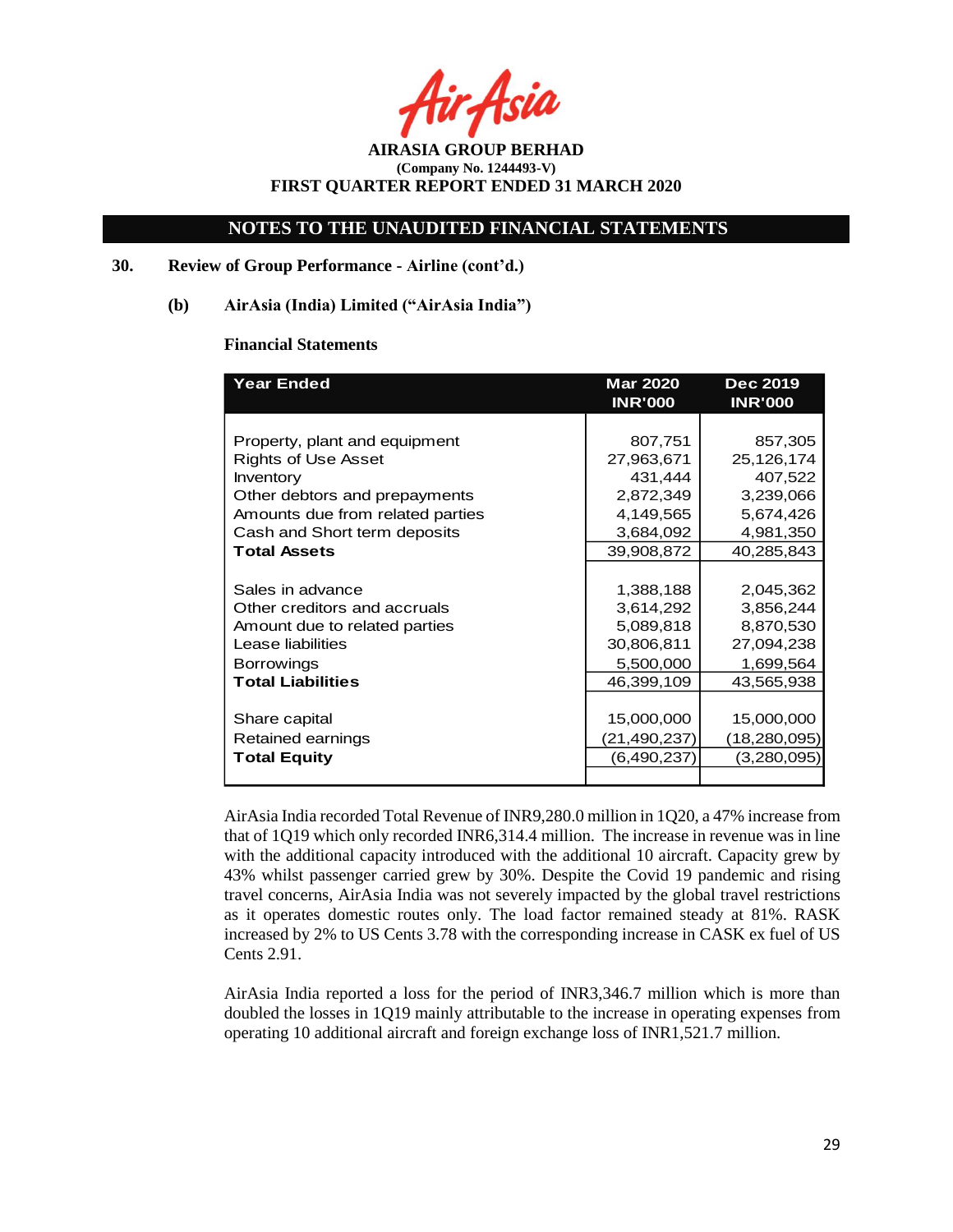: Asil

**AIRASIA GROUP BERHAD (Company No. 1244493-V) FIRST QUARTER REPORT ENDED 31 MARCH 2020**

#### **30. Review of Group Performance - Airline (cont'd.)**

### **(c) AirAsia Japan Co. Ltd ("AirAsia Japan")**

AirAsia Japan is an associate company which is incorporated in Japan. The Group's equity interest in AirAsia Japan is 66.91% with voting rights of 33%.

AirAsia Japan recorded a Net loss of JPY1,238.4 million. AirAsia Japan has not adopted MFRS 16: Leases. The adoption of MFRS16 did not result in a material impact to income statement of AirAsia Japan.

#### **Non-Airline**

The EBITDA for Non Airline businesses are as follows:

|                                                   | Quarter ended 31/3/2020 |               |                          | Quarter ended 31/3/2019    |                                |               |                          |               |                         |                     |
|---------------------------------------------------|-------------------------|---------------|--------------------------|----------------------------|--------------------------------|---------------|--------------------------|---------------|-------------------------|---------------------|
|                                                   | Teleport<br>(Logistics) | Air Asia.com  | <b>Big Pay</b><br>Group  | RedBeat<br><b>Ventures</b> | <b>Teleport</b><br>(Logistics) |               |                          | AirAsia.com   | <b>Big Pay</b><br>Group | RedBeat<br>Ventures |
|                                                   | <b>RM'000</b>           | <b>RM'000</b> | <b>RM'000</b>            | <b>RM'000</b>              | <b>RM'000</b>                  | <b>RM'000</b> | <b>RM'000</b>            | <b>RM'000</b> |                         |                     |
| Revenue                                           | 150.350                 | 6.924         | 5.059                    | 19.755                     | 100.891                        | 3.174         | .941                     | 37.581        |                         |                     |
| Operating expenses<br>Adjustment for intercompany | (138, 386)              | (12, 192)     | (33, 297)                | (20, 863)                  | (85, 811)                      | (2,617)       | (13,983)                 | (38, 961)     |                         |                     |
| elimination                                       | 51.216                  |               | $\overline{\phantom{a}}$ | ۰                          | 36.725                         |               | $\overline{\phantom{a}}$ |               |                         |                     |
| EBITDA                                            | 63.180                  | (5.268)       | (28, 238)                | (1, 108)                   | 51.805                         | 557           | (12.042)                 | (1,380)       |                         |                     |

During the quarter, Teleport recorded a 49% increase in revenue to RM150.4 million as it had successfully completed its cargo consolidation across the Group's ASEAN airline operating companies. Big Pay reported a 161% growth in revenue as it gains traction with the expansion of remittance corridors to include India, Bangladesh and Nepal. AirAsia.com revenue is up 118% as it rolls out new offers, promotions, flight and hotel bundle packages.

### **31. Variation of results against preceding quarter**

The Group recorded a Net Loss of RM953.3 million for the quarter under review, against the Net Loss of RM385.4 million in the immediately preceding quarter ended 31 December 2019 mainly due to the impact of Covid 19 pandemic.

### **32. Profit forecast**

No profit forecast has been issued.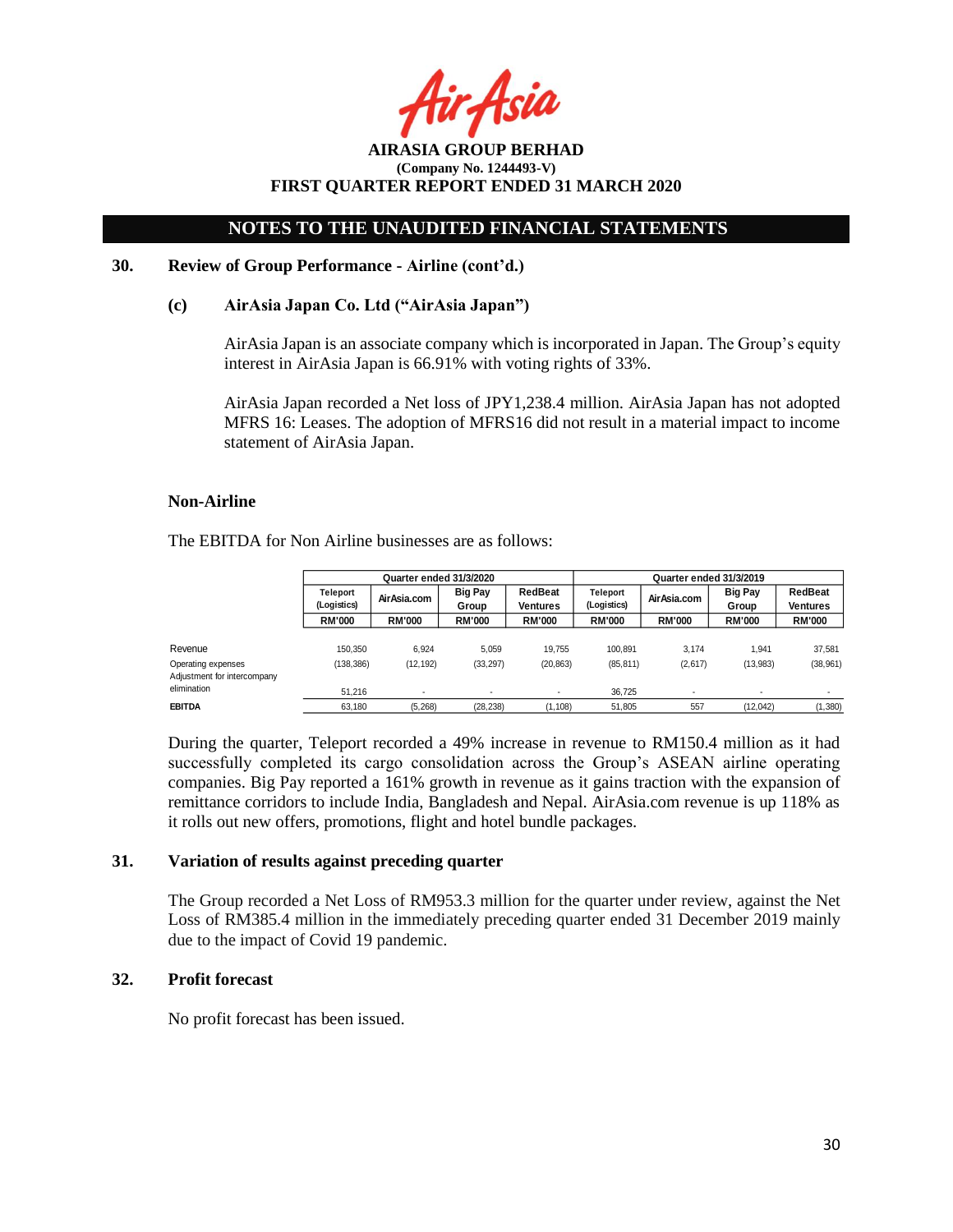r Asia

**AIRASIA GROUP BERHAD (Company No. 1244493-V) FIRST QUARTER REPORT ENDED 31 MARCH 2020**

### **33. Commentary on prospects**

AirAsia Group has been severely affected by the global COVID-19 pandemic. AirAsia temporarily hibernated most of its fleet across the network in late March 2020 due to increasing movement restrictions.

Since the end of April 2020, AirAsia has resumed domestic travel in Malaysia (29 April), Thailand (1 May), India (25 May), Philippines (5 June) and Indonesia (18 June). We are gradually adding frequencies and opening routes in the domestic sector, with the advice and regulations from government and health authorities. Since the resumption of domestic services, demand has been positive, with our load factors increasing week by week. Competition has also been rational in their pricing.

AirAsia Group is looking forward to the gradual reopening of international borders in recognition that air transport provides the connectivity that is essential for the resumption of economic activities. The formation and discussion of "travel bubbles" and "green lanes" with key economic partners with a low infection rate and proven pandemic curbing systems, is a step in the right direction. The aviation and tourism sectors account for around 4% and 10% of world GDP, respectively. Over 65 million jobs are supported worldwide in the aviation sector, while 1 in 10 jobs around the world is contributed by the tourism sector.

To ensure sufficient working capital during these challenging times, we have sought payment deferrals from our suppliers and lenders. We have also restructured a major portion of the fuel hedges with our supportive counterparties and are still in process of restructuring the remaining exposure. This will help deal with the excess of hedged volume against expected fuel consumption post-COVID-19 and reduce the hedging losses if fuel price remains at today's prices. Further measures in managing and containing cost include both the management and senior employees of AirAsia Group volunteering a salary sacrifice, re-negotiating contracts and deferring all nonessential expenditures. While confirmed initiatives so far is expected to result in at least a 30% cost reduction YoY in 2020, we are hopeful of further cost reduction than 30% in 2020.

We have applied for bank loans in our operating countries to shore up our liquidity. We have also been presented with proposals to raise capital to strengthen its equity base and/or liquidity from a number of investment bankers, lenders as well as potential investors to help the Company weather the storm caused by the Covid-19 pandemic. In addition, AirAsia has ongoing deliberations with a number of parties for joint-ventures and collaborations that may result in additional third party investments in specific segments of the group's business.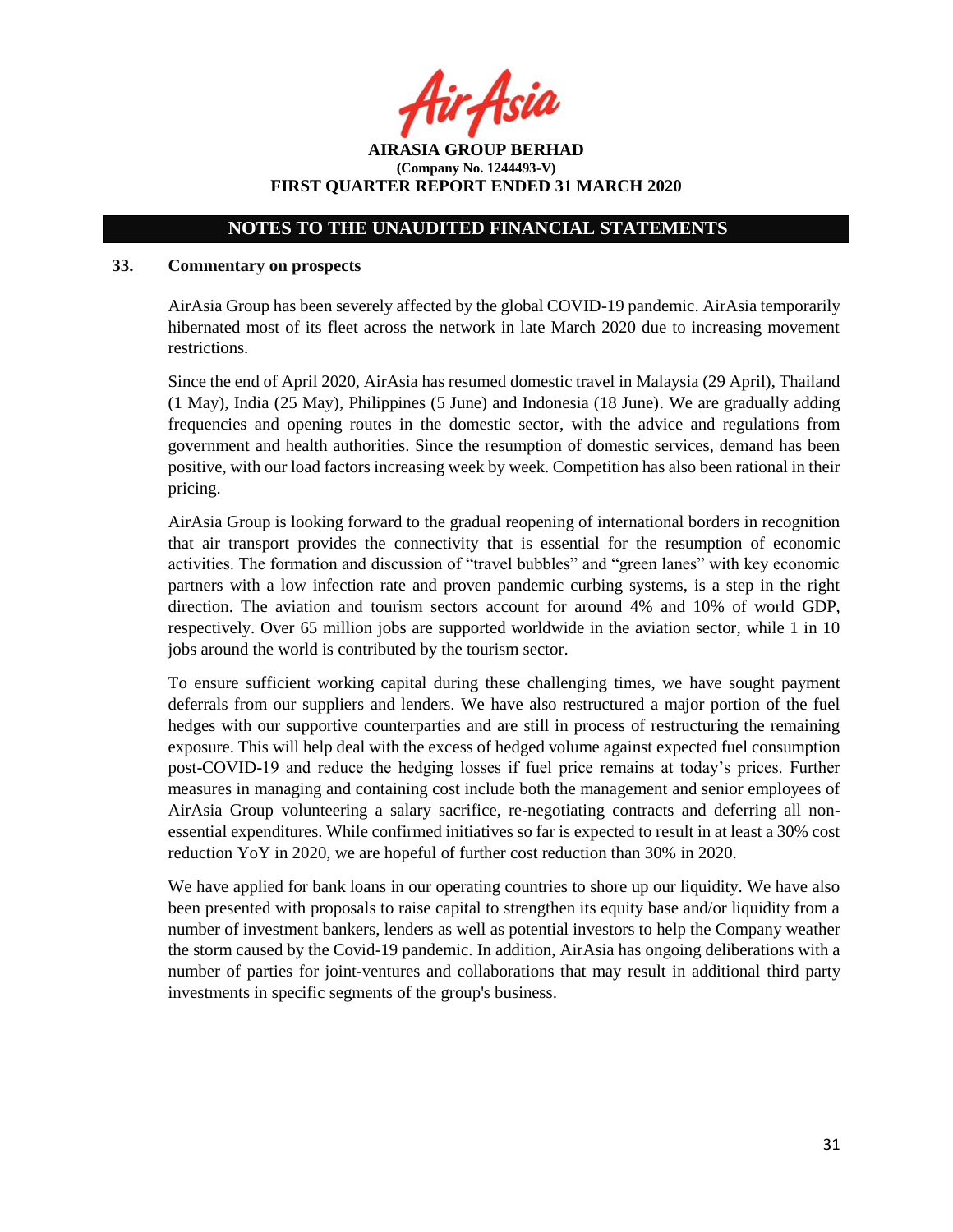**AIRASIA GROUP BERHAD (Company No. 1244493-V) FIRST QUARTER REPORT ENDED 31 MARCH 2020**

## **33. Commentary on prospects (Contd.)**

With the group reorganisation completed in 2019 into two pillars, the group will push further to build the AirAsia way of life ecosystem. Other than the airline group of companies, AirAsia Group has a strong and growing digital pillar which brings together all our digital businesses under RedBeat Ventures (RBV). RBV is positioned to be an Asean triple play business covering ecommerce, logistics and finance, leveraging our extensive reach on AirAsia.com and its low customer acquisition cost.

Barring any reversal of flight resumption plans and any major shock to demand, we foresee that we have sufficient working capital to sustain the business operations. This is despite our forecast that our capacity would be reduced by 50% in 2020.

### **34. Material Litigation**

As at 30 June 2020, there was no material litigation against the Group.